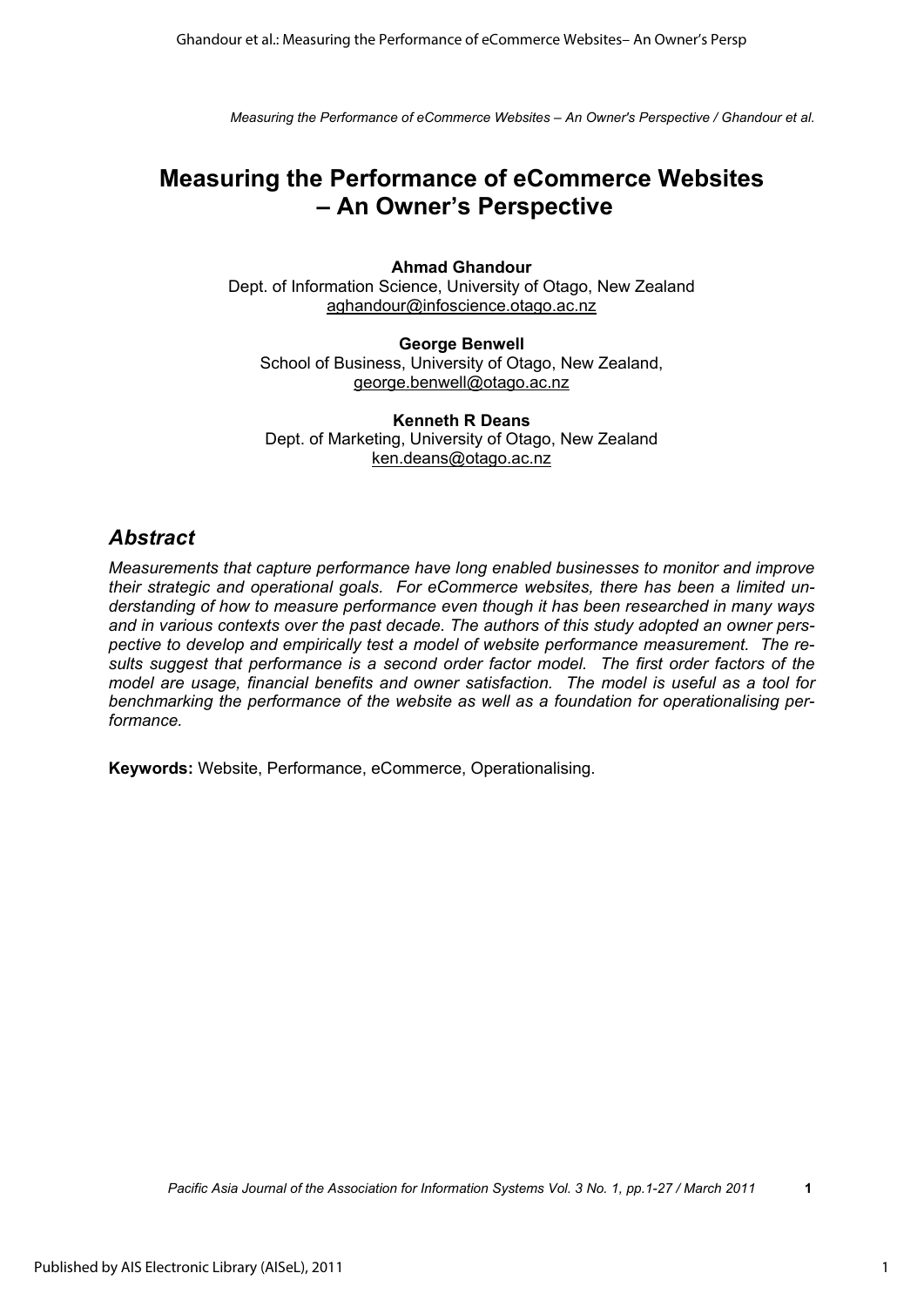# **Introduction**

Effective web-based selling requires businesses to have a sound knowledge of how to measure the performance of their website as part of their management practices. Clear, useful measurements that capture website performance have enabled businesses to improve strategies and operations as part of their evaluation effort. The website is an increasingly important sales channel (sometimes a company's sole interface) linking the business and its customers. Consequently there is a growing demand to see returns on internet-related investments and a greater focus on performance is becoming critical for internet–based commerce. As a result of the proliferation of commercial websites, and the many calls from businesses for their use, there is a need to investigate their effectiveness. However, this is not possible without an appropriate performance measurement tool.

Measuring the performance of a website has been researched in a variety ways and contexts over the past decade. In many instances, a single or a collection of financial measures was used to represent website performance. However, the measurement of website performance is neither simple nor straight forward as it is multidimensional in nature. The different perspectives, website user, owner and designer may add other layers of complexity to the construct measurements. Whilst the user and the designer perspectives are well advanced in the literature, there is a relative dearth of scholarly studies that address the owner's needs. The provision of such a perspective may enhance an owner's ability to increase returns and benefits from their online activity.

The current study addresses the owner's perspective to develop a performance measure that can be used to understand what constitutes an effective website. This article is organised in seven sections. The background to the study is introduced in the next section where the theoretical perspectives for measuring performance and the literature are examined. This is followed by defining a theoretical domain for the owner's perspective of website performance measures. An operational definition of website performance is then described in section four followed by data collection and analysis strategy in section five. Section six discusses model analysis and results. The final section discusses the results and describes the implications of the study.

## **Background**

The importance of website performance measurements has been established in the literature (Auger 2005; Bremser and Chung 2005; Hahn and Kauffman 2001; Huizingh 2002; Jonathan 2002; Straub et al. 2002a; Wade and Nevo 2005; Welling and White 2006). More specifically, websites that sell good/services (eCommerce websites) implement such measurements but there are often controversies over the measurements to be used. Past studies indicate that issues pertaining to website management are of great importance to owners worldwide (Adam and Deans 2001; Ho 1997; Kim et al. 2003). Different measurements have been proposed in many ways and various contexts over the past decade. In general however, managers have no structured set of criteria upon which to gauge the performance of their eCommerce websites. In many instances, simplistic and rather varied measures of performance have been utilised (DeLone and McLean 2004; Molla and Licker 2001). This inconsistency may have prevented theory development on website performance, effectiveness and management.

The measurement of website performance has proven to be a difficult task as it depends on which stakeholder perspective (the user, the designer or the owner) is adopted. It is further complicated by the fact (Palmer 2002) that can it be assessed at different levels (individual and organisational) using different interrelated criteria (Molla and Licker 2001). Multiple, interrelated success dimensions are more likely to capture changes in performance than a single item or even a set of financial measures (Segars and Grover 1998) as they only portray one facet of performance (Auger 2005; Barua et al. 2001; Barua et al.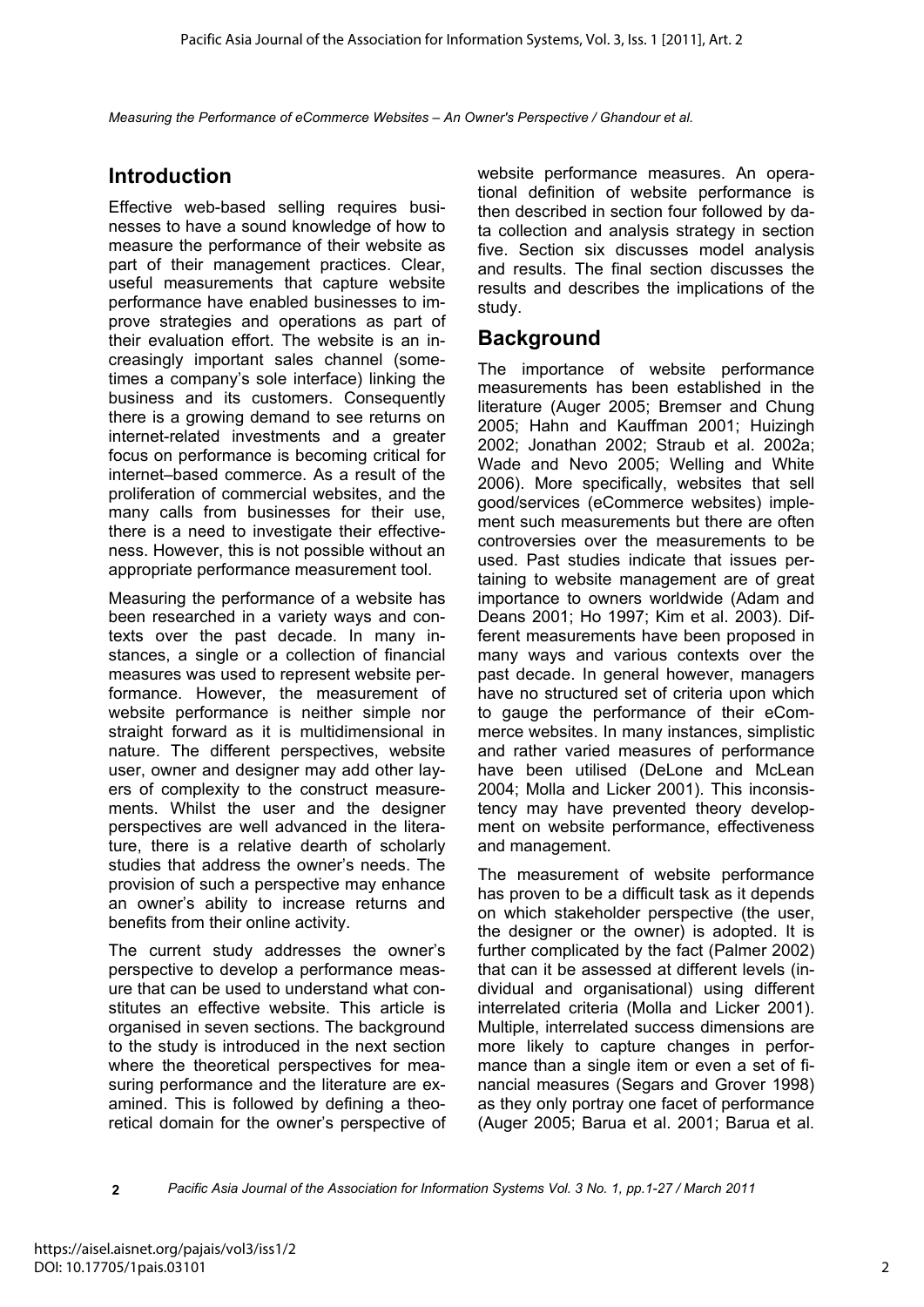1995; Quaddus and Achjari 2005). An examination of the literature revealed three perspectives when assessing the effectiveness of a website, user, designer, and owner.

The extant literature reveals that the user perception of a website can strongly affect its performance and that the user is affected by a positive experience with the interface. These studies addressed website quality and user satisfaction as measures of performance. Several instruments have been developed to define, measure, and manage the quality of websites (Aladwani and Palvia 2002; Barnes and Vidgen 2003; Katerattanakul and Siau 1999; Loiacono et al. 2002; Mich et al. 2003; Sharkey et al. 2007; Webb and Webb 2004; Zhang and Von Dran 2002). Similarly, instruments have been developed to define and measure user satisfaction of a website (Bailey and Pearson 1983; Baroudi and Orlikowski 1988; Bharati and Chaudhury 2004; Doll and Torkzadeh 1988; McKinney et al. 2002; Muylle et al. 2004; Wang et al. 2001; Zviran et al. 2006). The underlying premise of these studies is that the performance of the website is measured by how satisfied the users are and consequently how willing they would be to revisit the site. The more frequently visitors visit a website, the greater the probability they will make a purchase. Udo and Marquis (2001) found that maintaining a high quality website affects the number of people visiting the website and subsequently doing business with it. The various studies served to improve website designs in terms of "what to include" but have done little to inform businesses on success or profitability.

The designer perspective literature reveals what technical features are imperative for websites (Auger 2005; Day 1997; Drèze and Zufryden 1997; Kim et al. 2003; Kohavi and Parekh 2003; Mich et al. 2003; Olsina et al. 2000; Palmer 2002; Spiliopoulou 2000; Turban and Gehrke 2000; Udo and Marquis 2001; Zhang et al. 1999). The information gained from these studies is important to designers who face the task of planning future website designs.

The third perspective is that of the owners. The recent literature reports that owners are able to measure the performance of their websites based on their own perceptions (Alpar 2001; Huizingh 2002; Quaddus and Achjari 2005). Although user and designer perspectives represent a legitimate approach for assessing website performance, it is critical to identify website effectiveness from the owner perspective. The owner's perceptions help to pinpoint areas within the business where eCommerce is creating value; they are the ones who need to know the return on their information technology (IT) investment (Tallon and Kraemer 2002).

# **A Theoretical Domain of Owner's Perspective eCommerce Websites Performance**

There have been a number of attempts to include the owner perspective (Huizingh et al. 2007; Huizingh 2002; Lu 2003; Quaddus and Achjari 2005; Stockdale et al. 2006; Teo and Pian 2004; Zhu and Kraemer 2003). These have either been incomplete attempts to measure website performance, (e.g. Lu (2003) included only one item, "company satisfaction"), or used established user perspective tools that evaluate websites. Stokedale et al (2006), guided by the instrument eQual, developed by Barnes and Vigden (2002), tried to identify critical success factors for effective website usage by small businesses from the owner's perspective. Although eQual was developed for a "user voice" perspective, owners were still unable to recognise benefits.

Schaupp et al (2006) defines the organisation's perspective of a website success as its ability to create an on-going relationship with the end consumer (user), which will either immediately or eventually lead to a transaction. They further posited that metrics for site effectiveness need to be tied not only to the website navigation patterns of its users, but also to the website specific goals.

The literature also provides examples of how companies develop metrics for eCommerce and their websites' effectiveness along differ-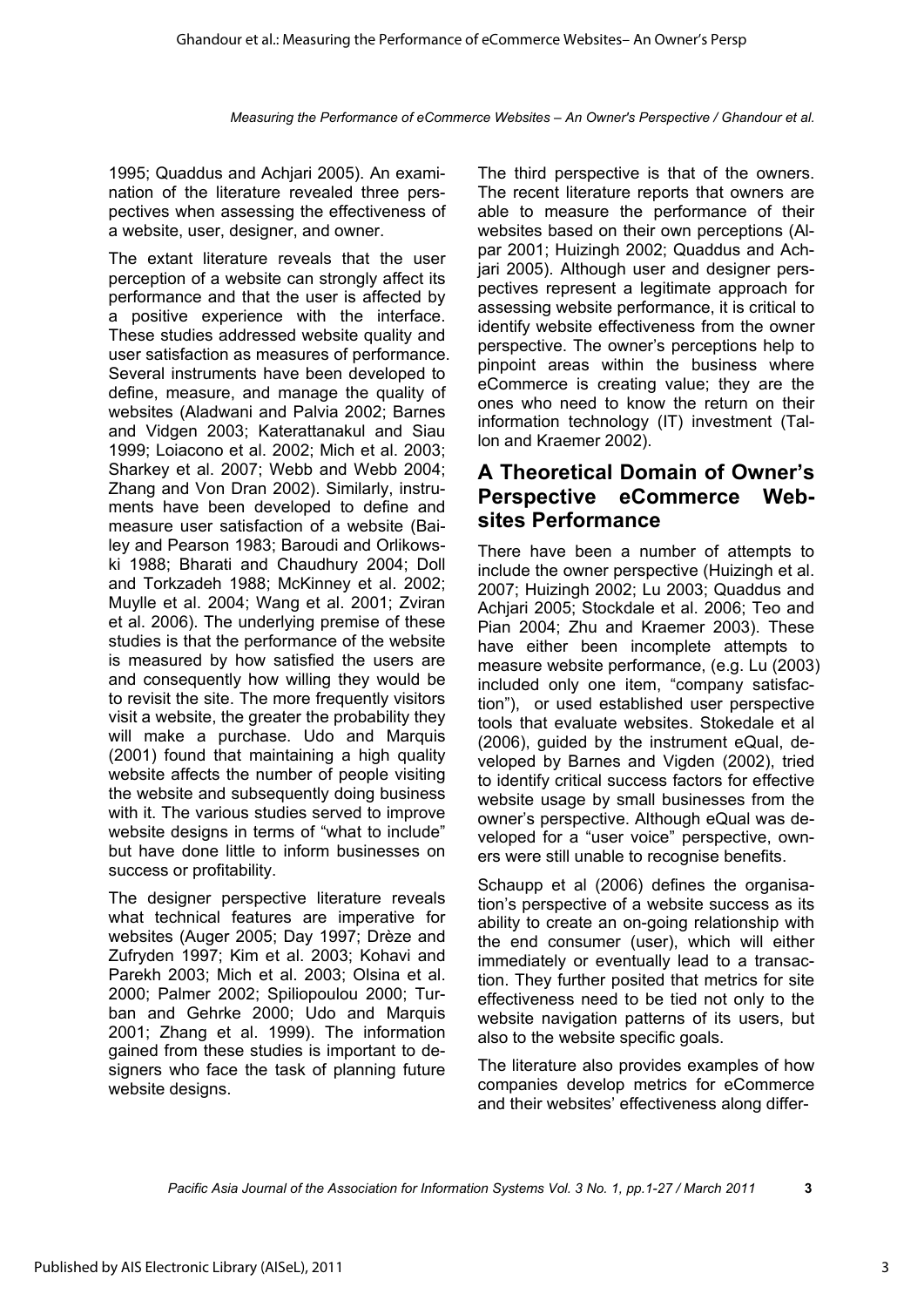| Table1 - Literature summary on labels of performance |                                |                |  |  |
|------------------------------------------------------|--------------------------------|----------------|--|--|
| <b>Authors</b>                                       | <b>Performance labels</b>      | No. of items   |  |  |
| Hoffman and Novak 1996                               | <b>Website Usage</b>           | 7              |  |  |
| Gomory et al 1999                                    | Web Usage                      | 6              |  |  |
| Alpar 2001                                           | Traffic                        | 5              |  |  |
| Barua et al 2001                                     | <b>Operational Excellence</b>  | 5              |  |  |
| Barua et al 2001                                     | <b>Financial Performance</b>   | 10             |  |  |
| Udo and Marquis 2001                                 | <b>Website Effectiveness</b>   | 5              |  |  |
| Chen et al 2002                                      | Usage                          | $\overline{2}$ |  |  |
| Goldfarb 2002                                        | Performance                    | 6              |  |  |
| Huizingh 2002                                        | <b>Website Performance</b>     | 3              |  |  |
| Olson and Boyer 2003                                 | Organisational Performance     | 3              |  |  |
| Lu 2003                                              | <b>Company Satisfaction</b>    | 1              |  |  |
| Lu 2003                                              | <b>Core Benefit</b>            | 8              |  |  |
| Zhuang and Lederer 2003                              | <b>Business Benefit</b>        | 5              |  |  |
| Zhu and Kraemer 2003                                 | Firm Performance               | 4              |  |  |
| Lii et al 2004                                       | <b>Website Effectiveness</b>   | 4              |  |  |
| DeLone MacLean 2004                                  | <b>Net Benefits</b>            | 9              |  |  |
| Epstien 2004                                         | Outputs/Outcome                | 11             |  |  |
| Scharl et al 2004                                    | <b>Website Effectiveness</b>   | 7              |  |  |
| Quddas and Achjari 2005                              | eCommerce Success              | 6              |  |  |
| Auger, 2005                                          | <b>Overall Performance</b>     | 8              |  |  |
| Bremser and Chung 2005                               | Performance                    | 8              |  |  |
| Pujani and Xu 2006                                   | <b>Website Use</b>             | 6              |  |  |
| Pujani and Xu 2006                                   | <b>Organisational Benefits</b> | 14             |  |  |
| Huizingh et al 2007                                  | <b>Website Success</b>         | 5              |  |  |
| <b>Fisher, 2007</b>                                  | <b>Website Strategy</b>        | 3              |  |  |
| <b>Hong 2007</b>                                     | <b>Website Success</b>         | 12             |  |  |
| Tang and Huang 2008                                  | Firm Performance               | 4              |  |  |

ent dimensions to capture the change in website performance (Barua et al. 2001; Lu 2003; Pujani and Xu 2005; Straub et al. 2002b). However, there is very little evidence in the literature that an owner's perspective of performance has been modelled adequately. Such modelling would enable an owner to better realise the potential of their website.

As noted by DeLone and McLean (1992), the performance of any information system (IS) is a complex phenomeno likely to only be captured by multiple, interrelated dimensions. According to Churchill (1979), a theoretical domain of a complex variables can be formed through an extensive literature review coupled with expert opinion. An operational basis for the complex phenomenon can then be defined.

Focussing on the owner perspective as a theoretical underpinning, an extensive review of the literature was conducted to identify the different measures used to assess the performance of a website. Different labels of performance were used such as effectiveness, success and benefit. A summary of these labels is shown in Table 1.

Items for performance measurement from these studies were collated to generate a pool of 161 items. A detailed list of items identified in the various studies is included in Appendix A. Analysing the collated items for redundancies was undertaken by the first au-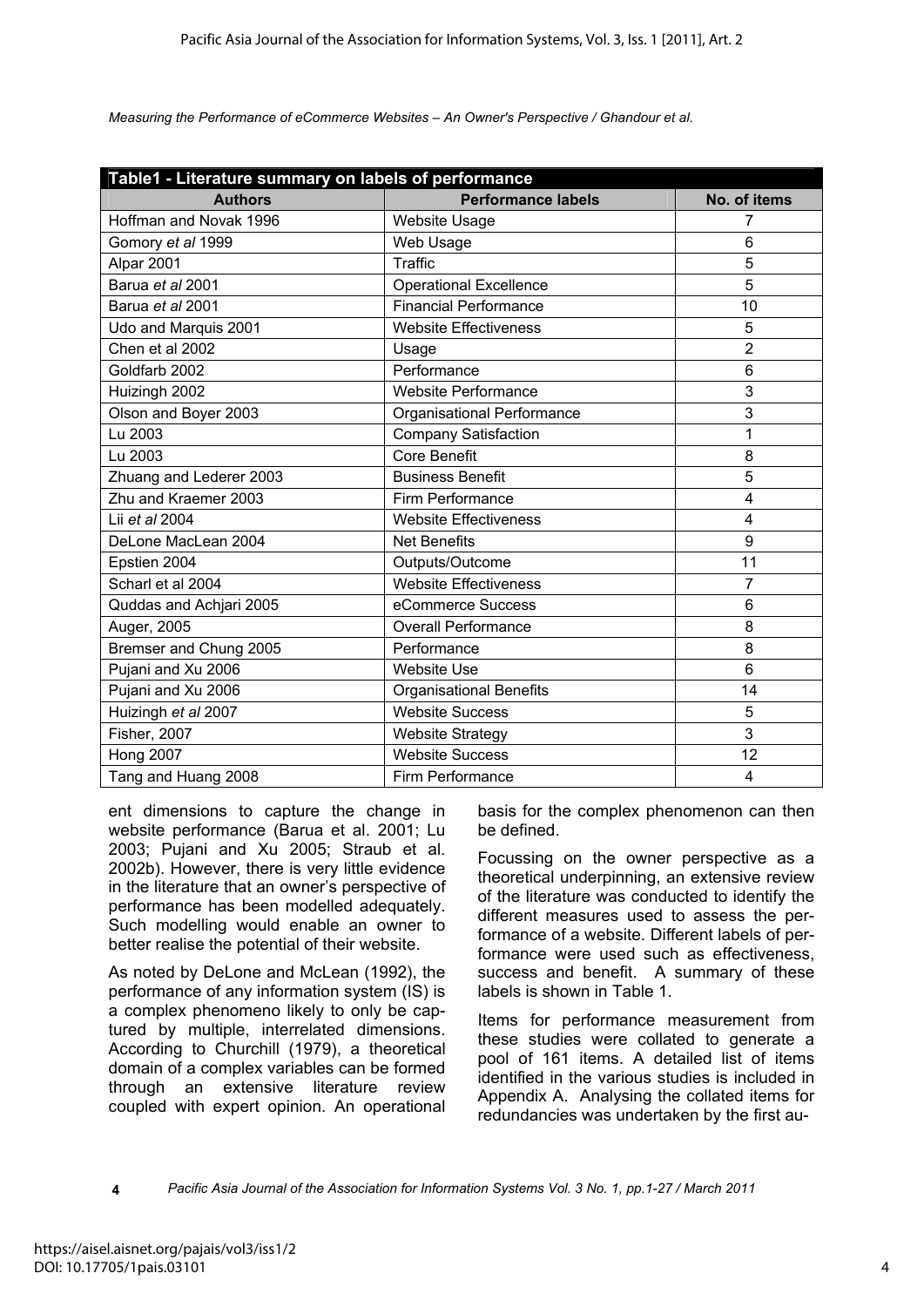|                | Table 2 - Performance measures in their respective dimension      |
|----------------|-------------------------------------------------------------------|
|                | Website usage may be measured by                                  |
| 1              | Number of visitors                                                |
| $\overline{2}$ | Repeat visitors                                                   |
| 3              | Visitor to customer conversion                                    |
| 4              | Page views                                                        |
| 5              | Time spent on website                                             |
| 6              | Navigation behaviour tracking                                     |
| $\overline{7}$ | Customer profile                                                  |
| 8              | User environment                                                  |
| 9              | Referring website                                                 |
| 10             | Reach                                                             |
| 11             | Bounce rate                                                       |
|                | Profitability of website may be measured by                       |
| 1              | Return On Investment (ROI)                                        |
| 2              | Website sales                                                     |
| 3              | Sales growth                                                      |
| 4              | Profit from the website                                           |
| 5              | Cost reduction                                                    |
| 6              | Market share increase                                             |
|                | Owner Satisfaction may be measured by;                            |
| 1              | Extent to which the website has strengthened competitive position |
| $\overline{2}$ | Number of customers who visit the website                         |
| 3              | Search engine ranking                                             |

thor to remove duplicates items and to identify measures that may be identical after which a set of 20 items remained. Next, "expert opinions" were sought from a panel of five academics (two with their own online businesses). The panel were asked to classify the 161 items into the 20 items specified by the first author. These classifications were virtually identical between panel members, and the small inconsistencies were resolved through discussion with the authors. In general, it was agreed among the panel members that the 20 items are relevant and relatively distinct performance measures. The intercoder reliability using Cohen's (1960) coefficient Kappa as a function of observed agreement between the panel members was then estimated. For all items, the average Kappa was greater than 0.75, which exceeds the suggested minimum of 0.70 (Landis and Koch 1977).

To create a theoretical structure for the performance measurements, the panel members were also asked independently and individually to group the items based on similarity.

The composite result was three groups providing structure for the identified performance measurements items of three dimensions. Table 2 shows these measurement items in their respective performance dimensions.

Each dimension is a distinct concept used previously as a performance measure. These are website usage used previously by (Alpar 2001; Quaddus and Achjari 2005), financial benefits used by (Auger 2005; Zhu 2004), and owner satisfaction used by (Huizingh 2002).

## *Website Usage*

IS researchers have demonstrated that usage is a key variable in explaining the performance impact of information technology. Seddon (1997) pointed out that system use is a good proxy for IS success when the use is not mandatory. In eCommerce, website users are customers and so their use is most often voluntary. The nature of the use and the amount of usage are both important indica-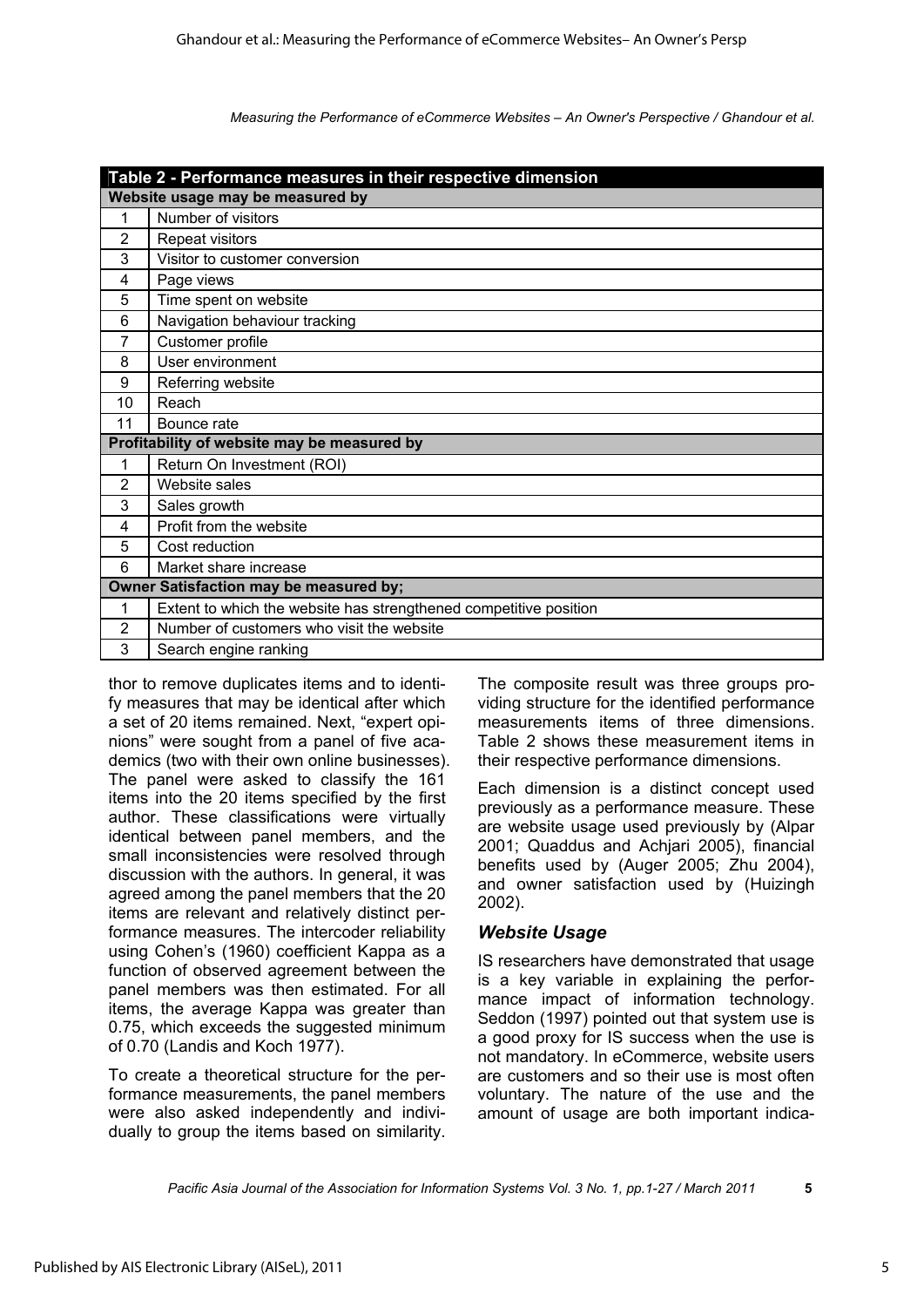tors of success and will not only impact on the organisation but will also assist an organisation in improving the quality of its website (DeLone and McLean 2003). Hence traffic measures should be determined with reference to the number of new or repeat visitors, the conversion rates and the patterns of navigation (DeLone and McLean 2004). A company should gather clickstream data from site traffic and may care to make inferences regarding the site's effectiveness. Schuap (2006, p2) stated that "Gathering clickstream data is the predominant way of determinig success from the firm's perspective".

Quaddus and Achjari (2005) framed eCommerce success in terms of operational and strategic measures and argued behavioural statistics of visitors to the website are an operational measures. According to Epstein (2004), increased website usage leads to increased sales, improvement in sales and cost savings, all ultimately leading to profitability. Huizingh (2002) argues that the number of visitors is a more convincing measure of website performance than website sales as customers might be informed online and complete the purchase offline.

Online technology however, enables the collection of large amounts of detailed data on visitor traffic and activities on websites. Such data offers a plethora of metrics from which companies should carefully choose measures for different purposes (Phippen et al. 2004).

There are tools that provide various statistics about website usage (for example, Google analytics, LiveSTATS.XSP, and CMS400.NE-T). However such tools provide only raw metrics and are of little benefit to businesses (Hong 2007; Phippen et al. 2004; Spiliopoulou 2000). In addition, even though web metrics may be capable of extracting interesting website usage patterns and could indicate how users are actually using the website, a link to business performance is still lacking (Hahn and Kauffman 2001). Website owners need to convert these raw metrics into meaningful information that can be used in evaluating the commercial performance of their websites.

For the purpose of this research, website usage was captured by the metrics available to owners who utilise clickstream data. These metrics are critical to assess website activities and user behaviour. From the owners' perspective, such metrics may suggest where improvements can be made with regard to design, layout, and navigation (Schonberg et al. 2000). Despite the limitations of clickstream data (Weischedel and Huizingh 2006), detailed and concrete data on users' behaviour can be collected to reveal trends rather than provide descriptive data/statistics on website usage. Indeed, a reasonable measure could be determined by assessing whether the full functionality of a website is being used for its intended purposes (Welling and White 2006). For example, "pageviews" is a widely used metric and refers to the numbers of pages being viewed by website visitors. A website is said to perform well if all pages have been viewed. This is being referred to as Website relevance (Phippen et al. 2004) and it captures the navigation pattern of visitors within the Website. In another example, analytical tools provide information about the length of time visitors stay on the website. The more time visitors stay on the website the "stickier" is said to be. Hence the time spent on the website metric is better known by the term "stickiness".

However, businesses that monitor their website do not necessarily use all available metrics, either because they don't know they exist, because they don't know how to use them or they do not have any faith in, or use of, the metric. A comprehensive set of metrics captures the extent to which the company retrieves information about its visitors in terms of numbers, navigation patterns within the site, and the visitor's profile.

## *Financial benefits*

For websites used to sell goods and services online, the financial benefits are of particular interest. Owners are usually responsible for determining the appropriate level of investment in their website to ensure adequate benefits. Owners will usually only invest if they see their website as creating value ra-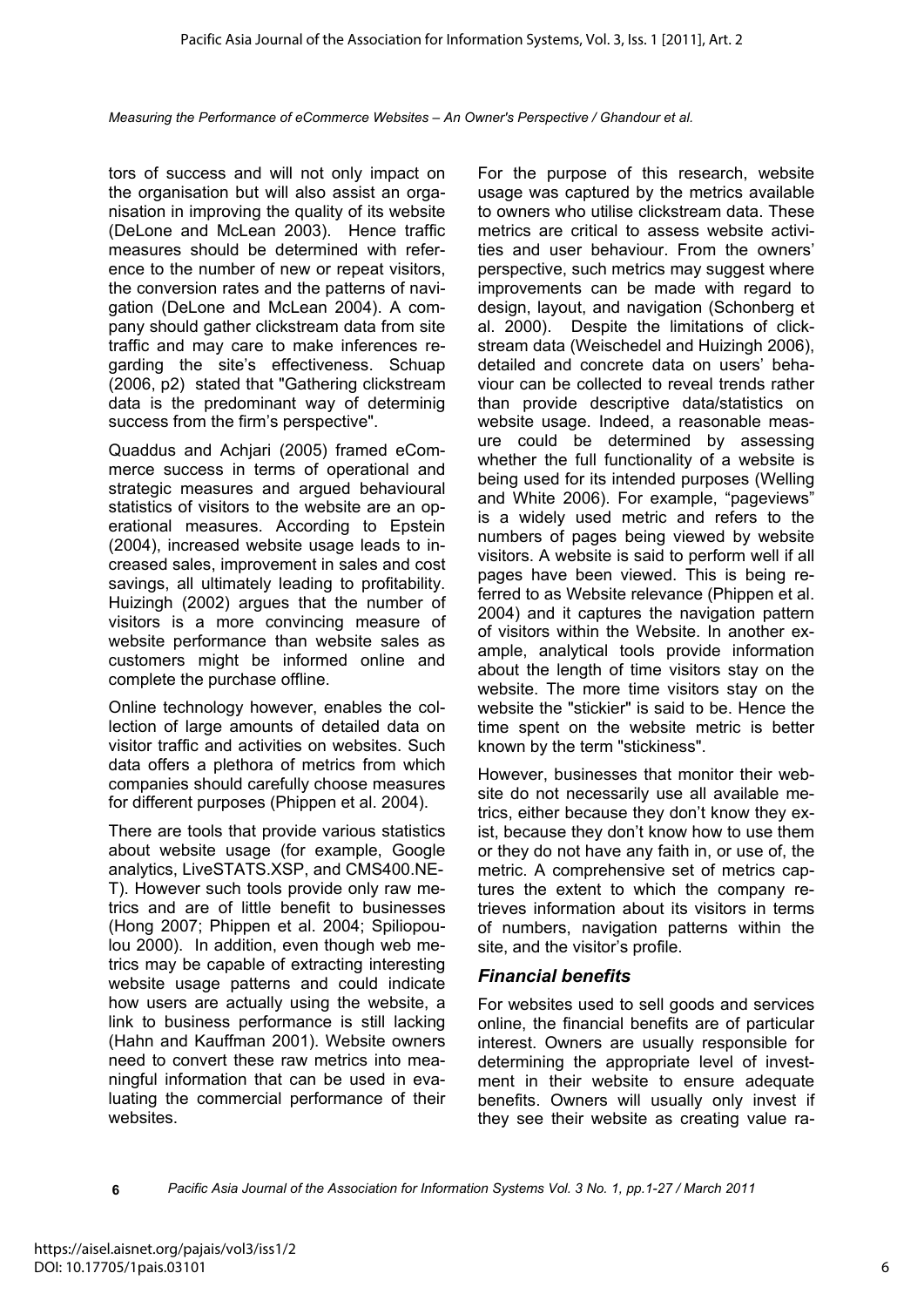ther than as a cost centre (Epstein 2004). According to Zhu (2004), the business value of eCommerce is best measured by gains in financial benefits. However, evaluating websites in terms of the financial gain is a daunting task as there is no single measure that can be used. Researchers have used different measures in different contexts to uncover different dimensions of financial gain. Giaglis et al (1999) observed that the most common methods of evaluating information technology investments is by way of established accounting techniques, such as Return on Investment (ROI). One layer of complication as indicated by Zhu and Kraemer (2003) is that financial performance is a multi-dimensional concept that can be measured along three dimensions: profitability, cost reduction, and inventory efficiency. Another complication is that such a construct includes measures that reflect performance in the market, such as market share and market growth. Much of the literature has focused on issues surrounding website financial benefits (Auger 2005; Barua et al. 2001; DeLone and McLean 2004; Epstein 2004; Hong 2007; Olson and Boyer 2003; Pujani and Xu 2005; Thelwall 2001; Zhu and Kraemer 2003). In essence, however, the financial measures remains essential in the performance measurement reflecting the fulfillment of economic goals (Venkatraman and Ramanujam 1986).

## *Owner Satisfaction*

The non-financial or the intangible benefits of a website have also been reported as measurements of performance. According to Kim et al (2003), the main reason businesses establish a presence on the web is to harness tangible and intangible benefits. Huizingh (Huizingh et al. 2007) argues that such benefits can be realised in terms of owner satisfaction. Owners also determine their IT expenditure according to their satisfaction with the website (Huizingh 2002). Hong (2007) defines satisfaction as conforming to individual's expectations. Consequently, when the website drives traffic, communicates certain features that enhance the user's experience, generates trust and strengthens the competitive

position of the business, the owners are inclined to be satisfied.

## **An Operational Definition of Website Performance**

## *Developing the Website Performance Instrument*

As suggested by Churchill (1979), the next step to follow the development of the theoretical domain is to formally convert the list of collated items into a measurable scales. The primary purpose of this step is to ensure that the meaning associated by the researcher is the same as that of the targeted respondents (Segars and Grover 1998). Given the multidimensionality of this concept, the three factors identified (website usage, financial benefits, and owner's satisfaction) represent an a priori model of website performance. While each factor measures one dimension, the system of factors measures a second order factor of website performance. Working within this context, a formal conversion of the 20 performance measures shown in Table 2 onto measurable scales is undertaken. Each needs to be measurable and understood equally by respondents and the researcher. The rewordings of items in the instrument were guided by the, the length of the items, level of difficulty and clarity (DeVellis 2003).

## *Subjective vs. objective measure*

Whether for competitive or other reasons, businesses are reluctant to divulge objective measures of performance, in particular the financial benefit from their websites (Epstein 2004) preferring to communicate more subjective evaluations. According to Chen et al.(2002), the subjective measures are more convenient to obtain and free of specific targets, contexts, or time frames. Moreover, studies have shown that subjective measures of performance are closely correlated with various objective measures of financial benefits (Dess and Robinson 1984; Venkatraman and Ramanujam 1987). Consequently, asking owners for subjective self-reported opinions was adequate alternative to giving direct observations objective figures on the perfor-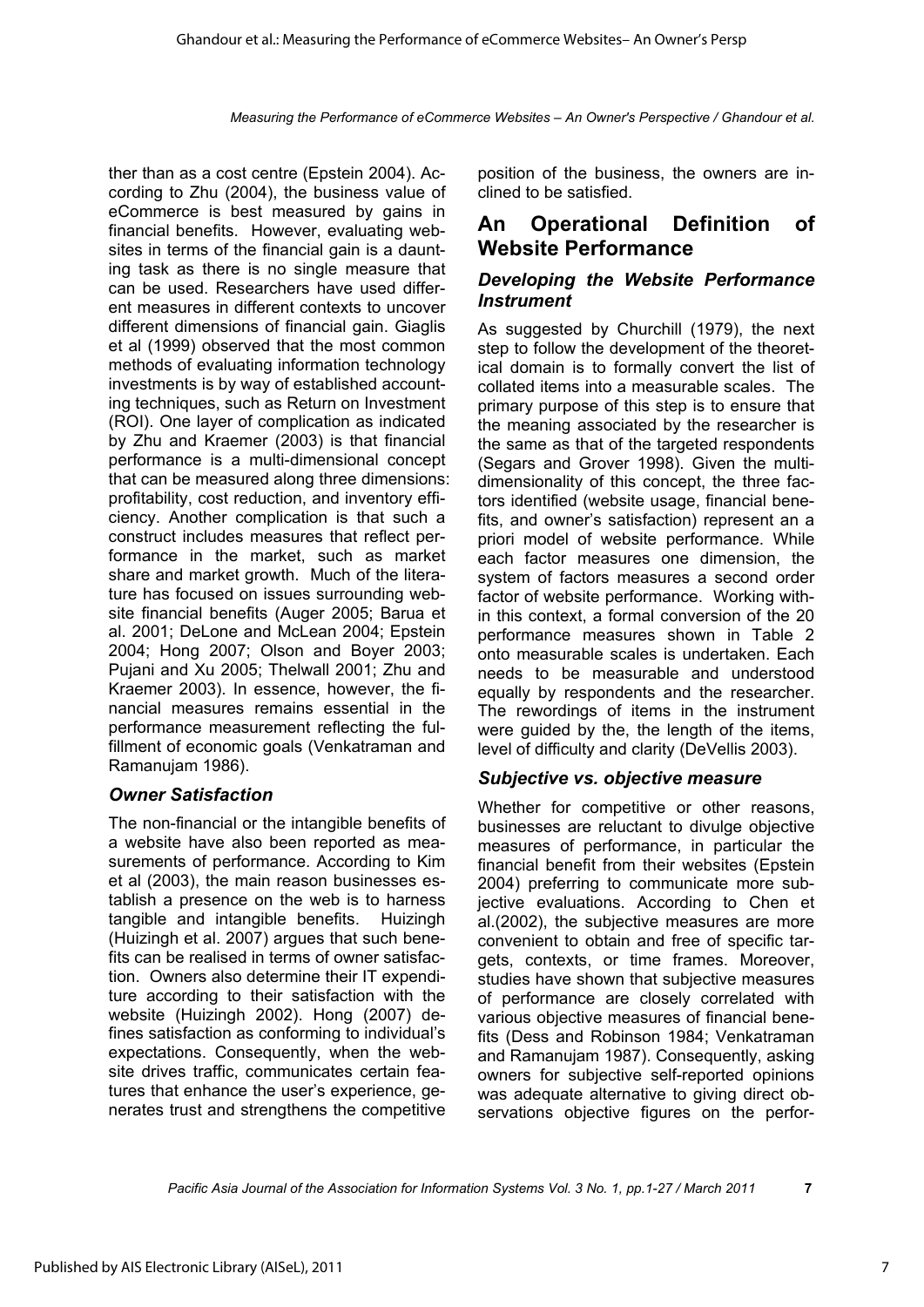mance of their websites. The usage metrics were reworded to capture the specific metric performance used by the targeted respondents regardless of the tool being used.

### *Formative vs. reflective measures*

Care should be taken as a construct can be measured formatively or reflectively (Diamantopoulos and Siguaw 2006). According to Hardin et al. (2008), this is important to decide early in the measurement development process as it affects the content of the measure. The primary difference between a reflective and a formative measurement is that while the construct causes variance in its reflective indicators, the direction of causality is reversed such that the formative indicators cause variance in the construct (Cenfetelli and Bassellier 2009).

According to Chin (1998b), the choice between measuring latent constructs with formative or reflective indicators should be based on the research objectives, the substantive theory for the latent construct, and the empirical conditions as shown in Table 3.

The focus of this study was to develop a website performance measuring instrument from the owner's perspective.The observed variation and covariation of the observed variances are of interest. Moreover, for reasons mentioned above, items of performance were chosen to be measured subjectively i.e. by attitude of the respondents. In such case reflective formulation of construct is appropriate (Diamantopoulos and Siguaw 2006; Hardin et al. 2008; Marakas et al. 2008).

### *The Format and the pre-test of the Instrument*

A Likert scaling is often used when developing an instrument which measures opinion, belief and attitudes (DeVellis 2003). Since this study examined the belief of the participants towards what counts towards the performance of their websites, a Likert scale was deemed suitable. However, as argued by Venkatraman and Ramanujam (1986) and because the study is concerned with the performance of websites from the owners' perspective, their response is expected to be biased in favour of their website. Therefore, asking the importance of an item alongside their perceived success on that item becomes more meaningful in capturing the actual performance. Hence, each performance measure (Table 2) was formatted to ask the respondents to indicate how important each item was in the performance of their website and then indicate their perceived success for the same item. A resultant composite measure (that is used in the analysis which is "importance" \* "perceived success") is referred to as the "effective" performance measure as it takes into account the importance of each item in the evaluation process (Auger 2005). The option of not applicable/available (NA) was also provided in order to classify missing values as a 'user missing value' when NA is selected or a 'system missing value' when value was not recorded.

| mative                                                                                             |                                                                                  |                                                                                  |
|----------------------------------------------------------------------------------------------------|----------------------------------------------------------------------------------|----------------------------------------------------------------------------------|
| <b>Criterion</b>                                                                                   | <b>Formative</b>                                                                 | <b>Reflective</b>                                                                |
| 1. Research Objective<br>Address the researcher's pur-<br>pose for employing a particular<br>model | Account for the unobserved va-<br>riance<br>(Abstract level)                     | Account for the observed va-<br>riance<br>(measurements level)                   |
| 2. Substantive theory<br>Addresses the underlying con-<br>ceptual properties of constructs         | Constructs determined by an ex-<br>planatory combination of va-<br>riables       | Psychological constructs in which<br>people respond according to their<br>belief |
| 3. Empirical condition<br>Addresses covariation among the<br>indicators                            | Covariation can adversely affect<br>the stability of indicator coeffi-<br>cients | Covariance among indicators is<br>expected                                       |

**Table 3 - Chen's (1998b) criteria for determing whether a constructs is reflective or for-**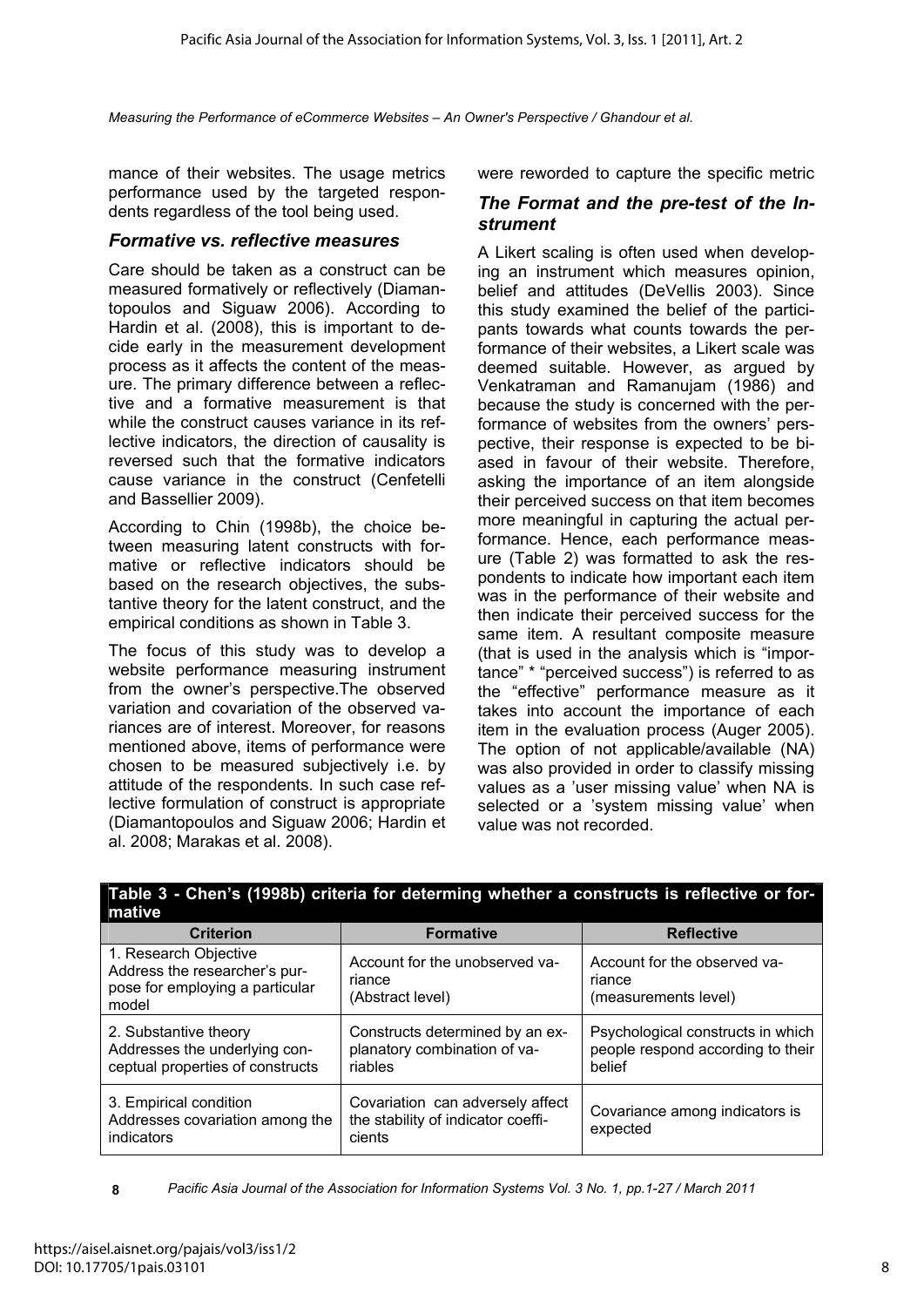A panel of academics and a panel of business owners reviewed the selected items for contents, wording, clarity, format, ease of use, and appropriateness. The feedback led to some changes as some items were slightly refined. The resulting questionnaire consisted of 20 items measuring the three factors are shown in Appendix B.

# **Data Collection and Analysis Strategy**

An online survey was chosen because:

- The targeted businesses had a website in place, were assumed to be computerliterate and contactable by email (Saunders et al. 2003).
- Respondents can complete the questionnaire at their own convenience (Saunders et al. 2003) and with greater anonymity (Sekaran 2003).
- It offers the ability to survey a wider geographical area (Sekaran 2003) with different demographic profiles (McDonald and Adam 2003).
- It is the least expensive means of gathering data; has less pressure for immediate response, has no interviewer bias; and data may be automated (McDonald and Adam 2003; Sekaran 2003).

The population for this study was online businesses within New Zealand. A link to the online survey was sent out by email to businesses engaged in eCommerce. A total of 1093 emails were sent, and 344 responded giving a 31.47 % response rate. However, there were only 225 (20%) businesses that were actively engaged in web analytics. This was considered to be appropriate for the growing field of eCommerce (Couper 2000; Sheehan and McMillan 1999).

93.1% of respondents were owners of businesses. This is highly relevant to this study as the owner perspective is the focus. Other respondents include internet sales, marketing manager, eCommerce manager, web manager, customer service manager, and operation manager. The respondents indicated that their website has been active for an average of 7 years (ranged from 1 month to 120 months). The percentage of online business sales compared with offline business ranged from 1 to 100%. The sample has: 100% online business (22%), more than 90% (36%), less than 10% (23%), with the remaining 19% between 10% and 90%. Companies in the sample sold to both individual customers (42.7%), and companies (57.1%). 21.8% of companies had no employees and are run solely by their owners; 14.7% have 5-19 employees and 8% have 20-50. The respondents were asked about the goal(s) of their website and were given seven pre-defined goals to choose from. Respondents could select more than one goal. The selling products goal was the highest (96.0%), which adheres to the objective of the present study, the marketing goal was the next most important goal.

The data was analysed using factor analysis to uncover the underlying factors of all listed items. This was complemented by fitting a confirmatory model in AMOS based on factors identified in EFA. This additional step was taken to assess the dimenionality of identified performance factors. With AMOS it is also possible to provide empirical evidence for trait validity and contstruct reliability for items and factors of website performance.

The following fit indices CFA, GFA, and RMSEA with the values >0.9, >0.9 (Byrne 2001a), and < 0.08 (Newcomb 1994) respectively and the CMIN/DF, are the indices chosen to determine the model fit in this study.

Prior to any statistical examination the dataset was evaluated for applicability to the model (Hair et al. 1998). Data were analysed for non-response bias, missing data and data normality.

Nonresponse bias was tested by assessing the differences between the early and late respondents with regard to the means of all the variables for both samples (Armstrong and Overton 1977). Early respondents were defined as the first 60% of the returned questionnaires, and the last 40% were considered late respondents. These proportions approx-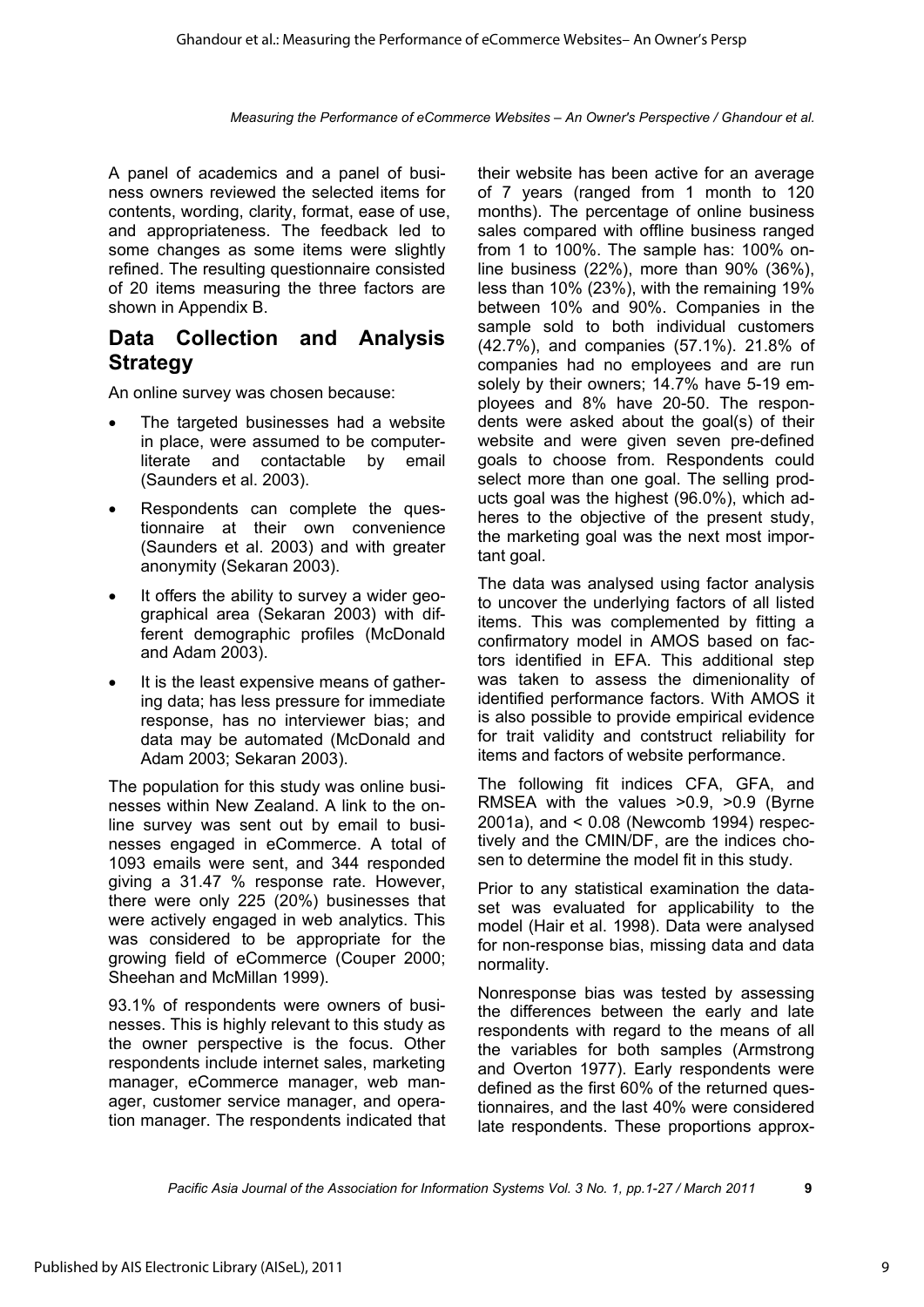imate the actual way in which questionnaires were returned. No significant differences between the early and late respondents were found, suggesting that response bias was not an issue.

Another important issue is how to deal with missing data (Hair et al. 1998; Kline 2005). Although there is no clear guideline, 5% or 10% missing data on a particular variable is usually acceptable (Cohen et al. 2003). All missing data were imputed for SEM and avoided excessive deletions in the dataset.

It was noted that while missing data were randomly distributed across the sample, Little's MCAR test indicated that data were not Missing Completely At Random (MCAR). Importance rated items have chi-square = 5236.247, p = 0.032. Perceived success rated items have chi-square =  $7179.198$ ,  $p =$ 0.035. According to Little and Rubin (1989), if data are not MCAR, missing values should be imputed. While there are different ways to impute data, the missing values were replaced with the mean value of the variable based on all valid responses (Hair et al. 1998).

Finally, the data were checked for normality using the Mardia statistic (a measure of multivariate kurtosis). A critical ratio above 1.96 signifies departure from multivariate normality with 95% confidence. AMOS provided the Mahalanobis distance for each case in the dataset, where the greater the Mahalanobis distance, the greater the contribution to the departure from multivariate normality (AMOS user Manual).

Upon checking the Normality portion of AMOS output, the joint multivariate kurtosis was 39.03 and the associated critical ratio was 12.96 indicating non-normality data (AMOS user Manual). Outliers were related to the question of normality (Byrne 2001b) which can also be reported from the normality portion of AMOS output through the Mahalanobis distance. The small gap in Mahalanobis d2 values between cases suggested no outliers, and all cases were included in the analysis. Bollen-Stine p-value is usually used when data is not normal. The Bollen-Stine pvalue was 0.39 indicating that the model was an acceptable fit for the data.

# **Model Analysis and Results**

## *Exploratory Factor Analysis (EFA)*

In order to determine factors associated with performance, an exploratory factor analysis was arried out. Varimax rotation was specified to identify items that might indicate potential factor. An Eigen value greater than 1 and percentage of variance extracted that accounts for at least 5% of the common variance were the criteria used to obtain a meaningful factor of the items. Each item loadings were examined at 0.5 and above on each potential factor (Chin 1998a; Hair et al. 1998). As shown in Table 4, some items were deleted due to cross loading. 18 items and three factors were extracted. Each scale items captured a significant amount of variation for each factor and a total variance was 61.63%. Internal consistency appeared to be high indicated by Cronbach's alpha.

## *Confirmatory Factor Analysis (CFA)*

A CFA using AMOS 17 was used to justify the underlying factor structure revealed by the EFA and assess the reliability and validity of factors and items. A first order and a second order CFA were conducted.

## *A first-order CFA model*

A first-order CFA specifies the pattern by which each measure loads on a particular factor given more than one latent factor which is then tested for validity using CFA procedures (Byrne 2001b). The factors (Usage, Financial and Satisfaction) were tested as a collective network. The results showed that these factors were distinct but correlated. In other words, while these dimensions were independent in their prediction of website performance, the change of performance along one implies changes along the others. This is expected results for reflective measurements. All measures showed loadings of more than 0.5 the usage of the website; six measures represent the financial benefits and three measures represent owner satisfaction. Data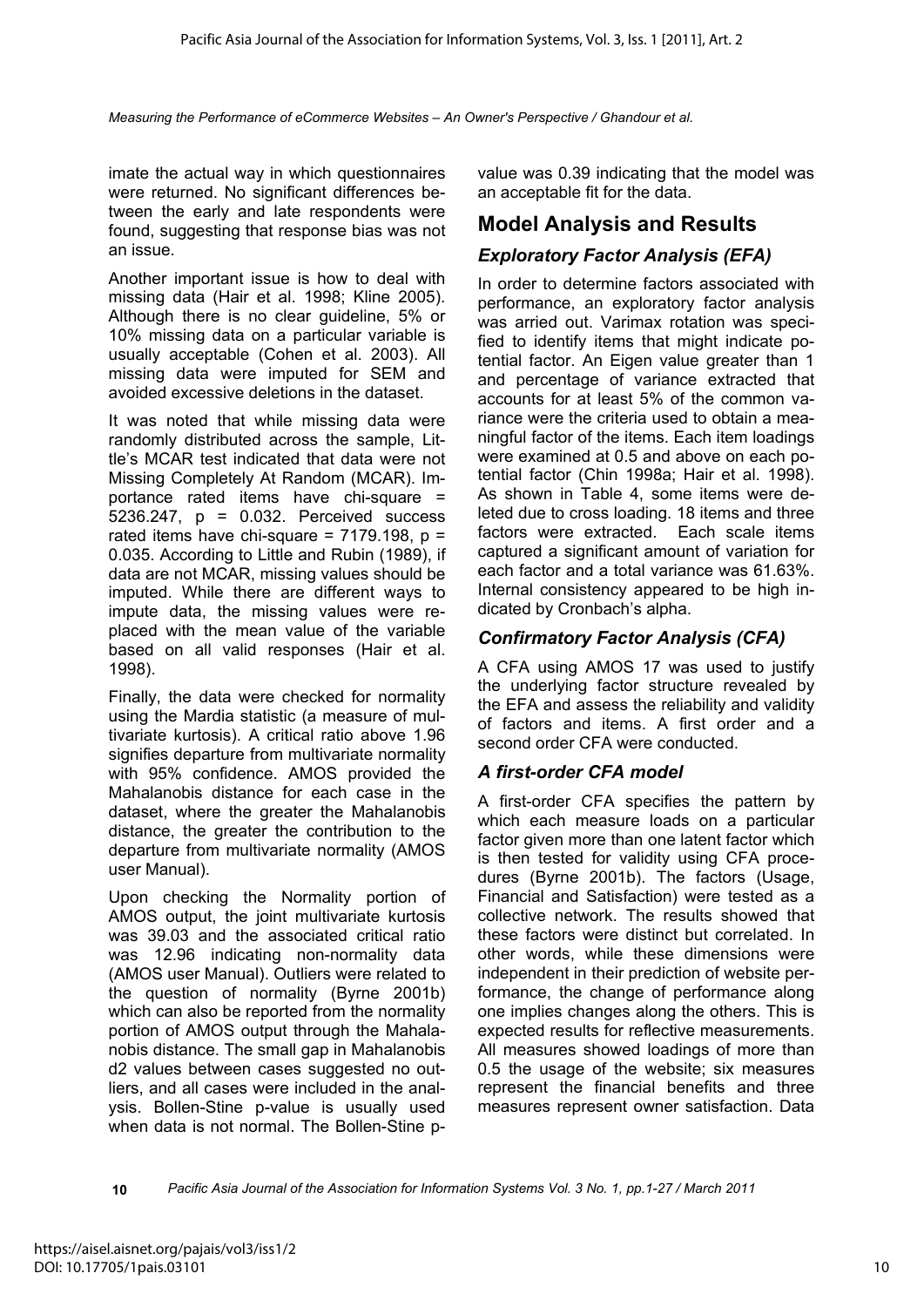| <b>Table 4 - Exploratory Factor Analysis</b> |                                                                                                                                                                                                                                                                  |                                                                                                 |                                                                                                 |                                                                                                          |       |           |              |
|----------------------------------------------|------------------------------------------------------------------------------------------------------------------------------------------------------------------------------------------------------------------------------------------------------------------|-------------------------------------------------------------------------------------------------|-------------------------------------------------------------------------------------------------|----------------------------------------------------------------------------------------------------------|-------|-----------|--------------|
| <b>Factor</b>                                | <b>Item</b>                                                                                                                                                                                                                                                      |                                                                                                 | <b>Loadings</b>                                                                                 |                                                                                                          |       | %Variance | <b>Alpha</b> |
|                                              |                                                                                                                                                                                                                                                                  |                                                                                                 | 2                                                                                               | 3                                                                                                        | value |           |              |
| <b>Usage</b>                                 | Number of Visitors<br><b>Repeat Visitors</b><br><b>Conversion Rate</b><br>Website Relevance<br><b>Website Stickiness</b><br><b>Navigation Tracking</b><br><b>Customer Profile</b><br>User Environment<br><b>Referring Website</b><br>Reach<br><b>Bounce Rate</b> | 0.542<br>0.546<br>0.562<br>0.616<br>0.688<br>0.655<br>0.689<br>0.592<br>0.607<br>0.668<br>0.633 | 0.162<br>0.151<br>0.552<br>0.242<br>0.363<br>0.383<br>0.495<br>0.358<br>0.590<br>0.355<br>0.356 | 0.288<br>$-0.028$<br>0.450<br>0.053<br>$-0.161$<br>0.098<br>0.292<br>0.218<br>0.340<br>$-0.025$<br>0.381 | 7.932 | 44.068    | 0.855        |
| <b>Financial</b>                             | Return on Investment<br><b>Online Sales</b><br>Sales Growth<br><b>Profit from Website</b><br><b>Cost Reduction</b><br>Market Share Increase                                                                                                                      | 0.384<br>0.354<br>0.388<br>0.343<br>0.105<br>0.115                                              | 0.804<br>0.838<br>0.836<br>0.850<br>0.632<br>0.667                                              | $-0.178$<br>$-0.206$<br>$-0.206$<br>$-0.222$<br>$-0.271$<br>$-0.187$                                     | 1.916 | 10.647    | 0.920        |
| <b>Satisfaction</b>                          | <b>Competitive Position</b><br>No. of Customer<br>Search Engine Ranking                                                                                                                                                                                          | 0.234<br>0.306<br>0.290                                                                         | 0.499<br>0.452<br>0.388                                                                         | 0.683<br>0.759<br>0.726                                                                                  | 1.245 | 6.915     | 0.825        |

| Table 5 - Goodness-of-fit statistic for model in Figure 1 |        |     |      |           |              |      |            |            |
|-----------------------------------------------------------|--------|-----|------|-----------|--------------|------|------------|------------|
| <b>Model</b>                                              |        | df  |      | $x^2$ /df | <b>RMSEA</b> | TLI  | <b>CFI</b> | <b>GFI</b> |
| <b>Default</b><br>model                                   | 223.83 | 116 | 0.00 | 1.93      | 0.06         | 0.94 | 0.95       | 0.90       |

were fitted satisfactorily as shown in Figure 1 and Table 5.

## *A second-order CFA model*

As theorised, a website performance is evidenced across multiple dimensions. The correlations among the three dimensions shown in Figure 1 suggest that the website performance is an aggregate of Usage, Financial Benefits, and Owner Satisfaction. While the first-order CFA facilitated the inspection of how well the scale items measures each dimension and captured the correlations among them, the second-order CFA can be

used to test the efficacy of such structure (Bollen 1989; Joreskog and Sorbom 1993).

As shown in Figure 2 the performance construct is a second-order factor governing the correlations among Usage, Financial Benefits, and Owner Satisfaction. The fit statistics in Table 6 support the existence of such a structure (Bollen-Stine p-value also indicated model fit). These statistics indicate not only a good model fit but also suggest empirical acceptance of the model. The factor estimates revealed strong significant relationships for website performance acting as a function of Usage (0.75), Financial Benefits (0.87), and Owner Satisfaction (0.83). All standardised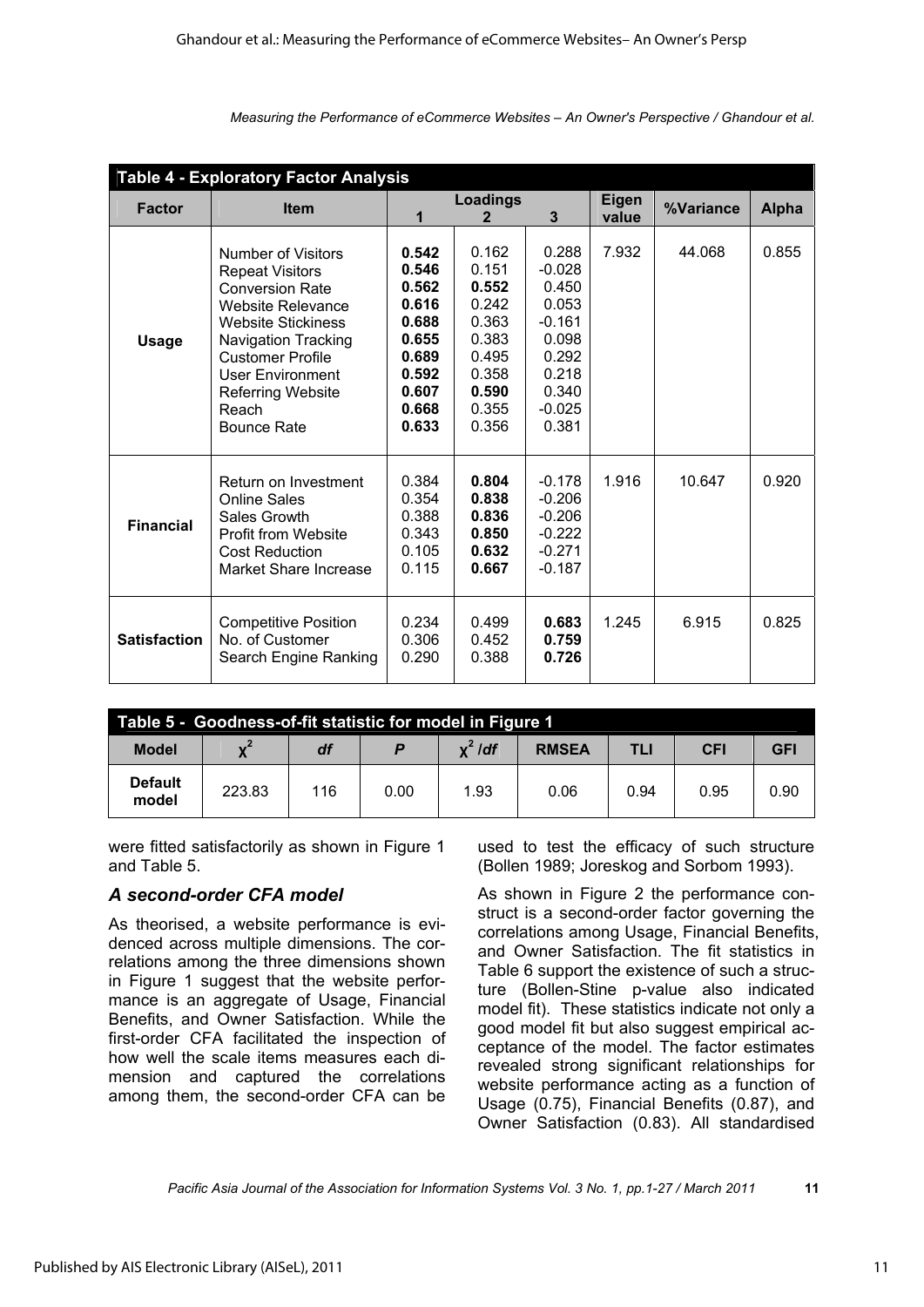estimates were substantively reasonable and statistically significant at p<0.05 level. Overall, the model explained 57% of the variance in "Usage", 75% of the variance in "Financial Benefit", and 69% of the variance in "Owner Satisfaction" as reported by the Squared Multiple Correlations (SMC).

### *Reliability and Validity*

A multiple tests on and reliability validity was performed. While EFA was used to identify underlying factors of performance, CFA was conducted to examine the validity of the factors and to justify the underlying factor structure revealed by the EFA, in which 17 items were grouped into three latent factors.

### *Reliability*

While Cronbach's alpha figures were above the cut off value of 0.7 in EFA, composite construct reliability (CCR) as recommended by Hair (1998) when considering collective networks of constructs. The CCR for each construct was: 0.81 for Usage, 0.85 for Financial Benefits and 0.86 for Owner Satisfaction. All CCR exceeded the benchmark of 0.7 recommended by Hair et al (1998).



| Table 6 - Goodness-of-fit statistic for model in Figure 2 |        |     |      |           |              |      |            |            |
|-----------------------------------------------------------|--------|-----|------|-----------|--------------|------|------------|------------|
| Model                                                     |        | df  |      | $x^2$ /df | <b>RMSEA</b> | TLI  | <b>CFI</b> | <b>GFI</b> |
| <b>Default</b><br>model                                   | 223.83 | 116 | 0.06 | 1.93      | 0.03         | 0.94 | 0.95       | 0.90       |

**<sup>12</sup>** *Pacific Asia Journal of the Association for Information Systems Vol. 3 No. 1, pp.1-27 / March 2011*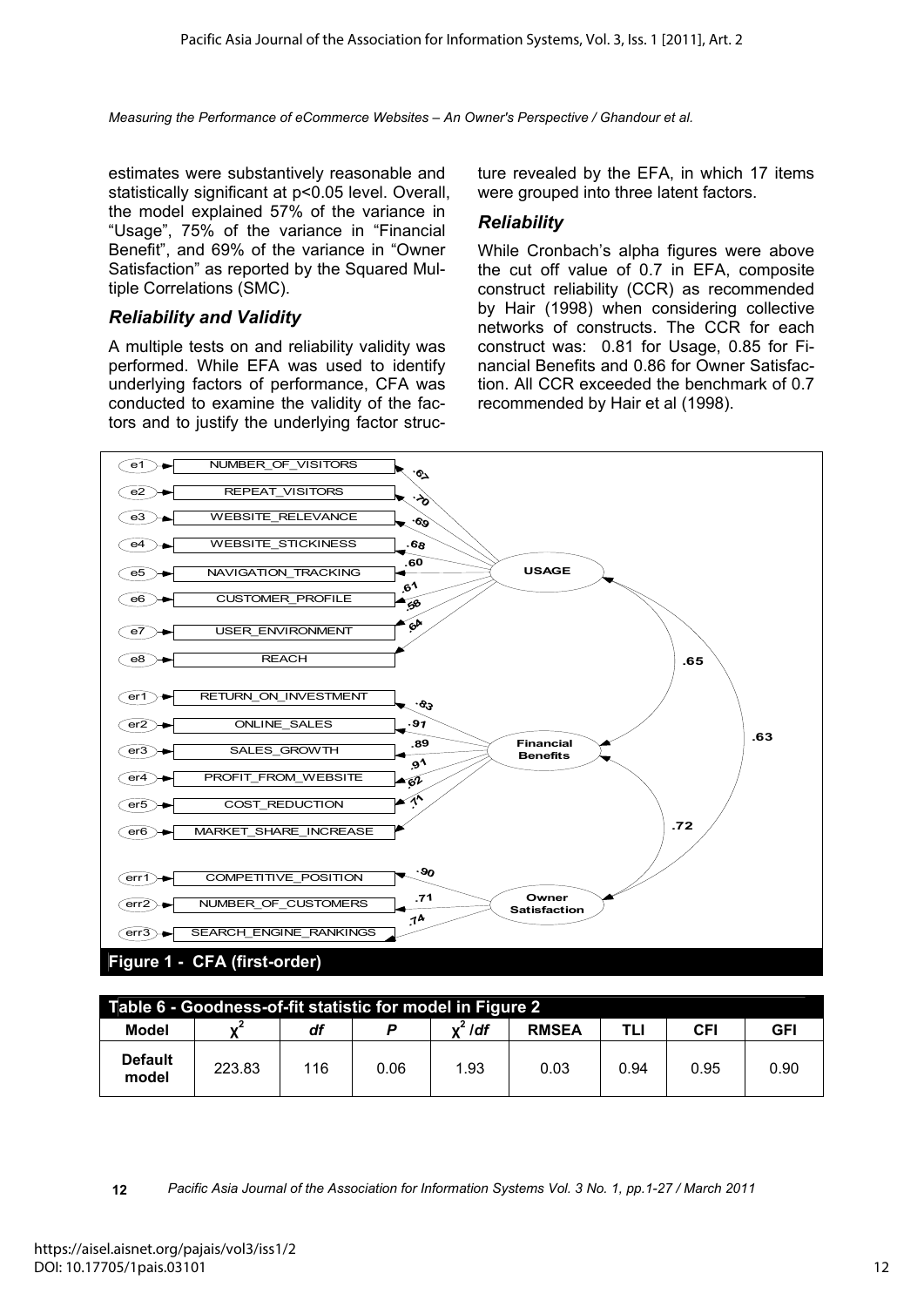



| <b>Table 7 - Discrimanant Validity</b>                       |                                     |                    |                     |  |  |  |
|--------------------------------------------------------------|-------------------------------------|--------------------|---------------------|--|--|--|
|                                                              | <b>Usage</b>                        | <b>Financial</b>   | <b>Satisfaction</b> |  |  |  |
| Usage                                                        | 0.53                                |                    |                     |  |  |  |
| <b>Financial</b>                                             | $0.572^{\frac{1}{*} \cdot (0.327)}$ | 0.66               |                     |  |  |  |
| <b>Satisfaction</b>                                          | $0.530***$ (0.281)                  | $0.653***$ (0.426) | 0.67                |  |  |  |
| **. Correlation is significant at the 0.01 level (2-tailed). |                                     |                    |                     |  |  |  |
| Diagonals are the value of average variance extracted (AVE). |                                     |                    |                     |  |  |  |
| Off-diagonals are the constructs correlations (squared)      |                                     |                    |                     |  |  |  |

## *Validity*

**Content validity**: Measures of performance for this study were developed on the basis of a comprehensive review of the literature as well as expert opinions (both academics and practioners). Most measures passed the empirical test indicating content validity for these measures.

**Convergent validity**: Unidimensionality and convergent validity exibited in EFA through factor loadings, % variance, Eign value and Cronbach's alpha. The Average Variance extracted (AVE) by each construct, which indicates the amouint of variance in the item explained by the construct relative to the amount due to measurement error, were above 0.5 exceeded the benchmark recommended by Fornell and Larcker (1981).

**Discriminant validity**: In addition the analysis results showed that the squared correlations for each factor were less than the variance extracted by the indicators measuring that factor, as shown in Table 7. This indicated that a measurement had adequate discriminant validity. In summary, the measurement model demonstrated adequate reliability, convergent validity and discriminant validity.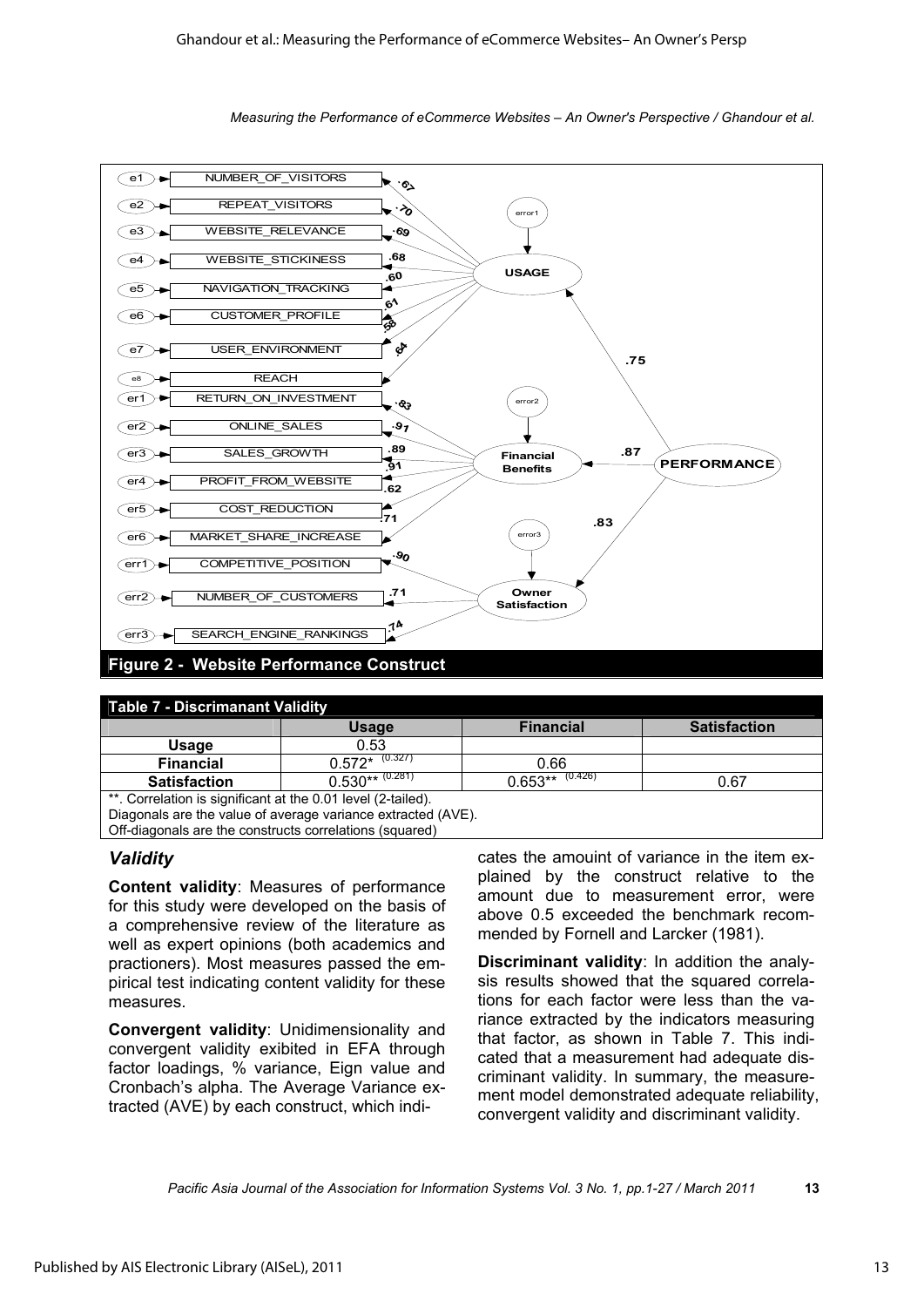|    | Table 8 - eCommerce website performance measures                  |
|----|-------------------------------------------------------------------|
|    | Return On Investment (ROI)                                        |
| 2  | Website sales                                                     |
| 3  | Sales growth                                                      |
| 4  | Profit from the website                                           |
| 5  | Market share increase                                             |
| 6  | Cost reduction due the website                                    |
|    | Extent to which the website has strengthened competitive position |
| 8  | Number of customers who visit the website                         |
| 9  | Website ranking in search engines                                 |
| 10 | Number of visitors                                                |
| 11 | Repeat visitors                                                   |
| 12 | Website relevance                                                 |
| 13 | Website stickiness                                                |
| 14 | Navigation behaviour tracking                                     |
| 15 | Customer profile                                                  |
| 16 | User environment                                                  |
| 17 | Reach                                                             |

## **Conclusion and Implications**

The focus of the paper was to develop a tool for eCommerce website performance measurement from an owner's perspective. In the literature, website performance is often captured as a single or small number of financial measures. The results of this study confirm that performance is a multidimensional construct. Given the strong empirical evidence supporting the conceptualisation of performance, it appears that performance is determined by more than financial measures. Through successive stages of testing and refinement, this study has demonstrated that a framework of three factors, Usage, Financial Benefits, and Owner Satisfaction that can be used to model website performance as seen by its owner.

**Usage**: Visitor information captured by web analytics. Eight metrics were used, number of visitors, repeat visitors, relevance, stickiness, navigation tracking, customer profile, user environment, and reach.

**Financial benefits**: Accrued to the business due to the use of its website as realised by the owner. The financial benefits of the website was represented by; Return on investment, online sales, sales growth, profit from website, market share increase and cost reduction.

**Owner satisfaction: Competitive advantage,** number of customers, and search engine rankings, represented owner satisfaction.

The findings showed that these three factors explain performance of the website. The change of performance in a website is attributed to any of these dimensions and can be gauged by examining the seventeen items (Table 8) of the three factors.

It is suggested that future studies use multiple dimensions of performance as defined in this study or the broader view of performance may not be captured leading to false conclusions.

This study further offers useful insights to the often ignored and strategically important perspective of the website owner.

This study identified seventeen variables in three performance factors that exhibited validity and reliability. While owners will find these variables useful to evaluate their website, academics may be interested in considering the use of these variables in their own research.

This study was tested in Small and Medium Enterprises (SMEs) context and the authors see this as a slight limitation and an excellent opportunity for future research. Further studies could combine different perspectives in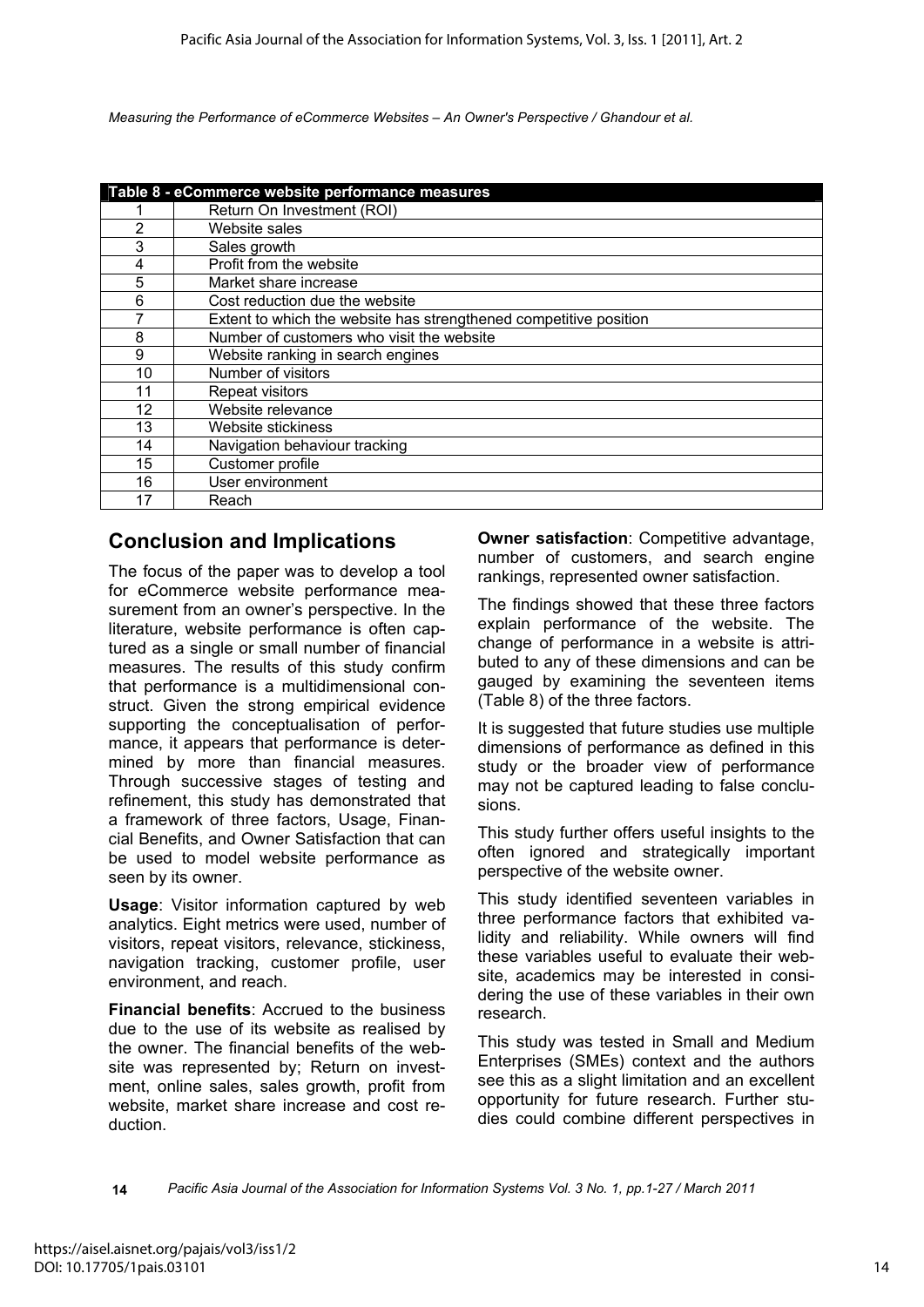one single framework which could provide additional insights into the overall evaluation criteria of a website. Another interesting future study could also include objective measures and present a comparitive analysis.

# **Acknowledgements**

The authors would like to thank the reviewers for their insightful reviews

# **References**

- Adam, S. and K. R. Deans (2001), "Interstudy comparisons of small business Internet use in Australia and New Zealand," in The Seventh Australian World Wide Web Conference. Southern Cross University, Australia: Proceedings of AUSWEB 01.
- Aladwani, A. and P. Palvia (2002), "Developing and Validating an Instrument for Measuring User-perceived Web Quality," *Information & Management*, 39 (6), 467-76.
- Alpar, P. (2001), "Measuring the Efficiency of Website Traffic Generation," *International Journal of Electronic Commerce*, 6 (1), 53-74.
- Armstrong, J. S. and T. S. Overton (1977), "Estimating nonresponse bias in mail surveys," *Journal of Marketing Research*, 396-402.
- Auger, Pat (2005), "The Impact of Interactivity and Design Sophistication on the Performance of Commercial Websites for Small Businesses," *Journal of Small Business Management*, 43 (2), 119-37.
- Bailey, J. and S. Pearson (1983), "Development of a tool for measuring and analyzing computer user satisfaction," *Management Science*, 29 (5), 530-45.
- Barnes, S. and R. Vidgen (2003), "Measuring Web Site Quality Improvements: A Case Study of the Forum on Strategic Management Knowledge Exchange," *Industrial Management & Data Systems*, 103 (5), 297-309.
- Barnes, S. and R. Vigden (2002), "An integrative approach to the assessment of ecommerce quality," *Journal of Electronic Commerce Research*, 3 (3), 114-27.
- Baroudi, J. and W. Orlikowski (1988), "A Short-Form Measure of User information Satisfaction: a Psychometric Evaluation and Notes on Use," *Journal of Management Information Systems*, 4 (4), 44-59.
- Barua, A., C. Kriebel, and T. Mukhopadhyay (1995), "Information technologies and business value: An analytic and empirical investigation," *Information Systems Research*, 6 (1), 3-23.
- Barua, Anitesh., P. Konana, Andrew. Whinston, and Yin. Fang (2001), "Driving E-Business Excellence," *MIT Sloan Management Review*, 43 (1), 36-44.
- Bharati, Pratyush. and Abhijit. Chaudhury (2004), "An empirical investigation of decision-making satisfaction in webbased decision support systems," *Decision Support Systems*, 37 (2), 187- 97.
- Bollen, K. A. (1989), Structural Equations with Latent Variables. New York: John Wiley & Sons.
- Bremser, W. and Q. Chung (2005), "A framework for performance measurement in the e-business environment," *Electronic Commerce Research and Applications*, 4 (2005), 395-412.
- Byrne, B. M. (2001a), "Structural Equation Modeling with AMOS, EQS, and LI-SREL: Comparative Approaches to Testing for the Factorial Validity of a Measuring Instrument," *International Journal of Testing*, 1 (1), 55-86.
- Byrne, B. M. (2001b), Structural Equation Modeling with AMOS: Basic Concepts, Applications, and Programming. New Jersey, USA: Lawrence Erlbaum Associates Publishers.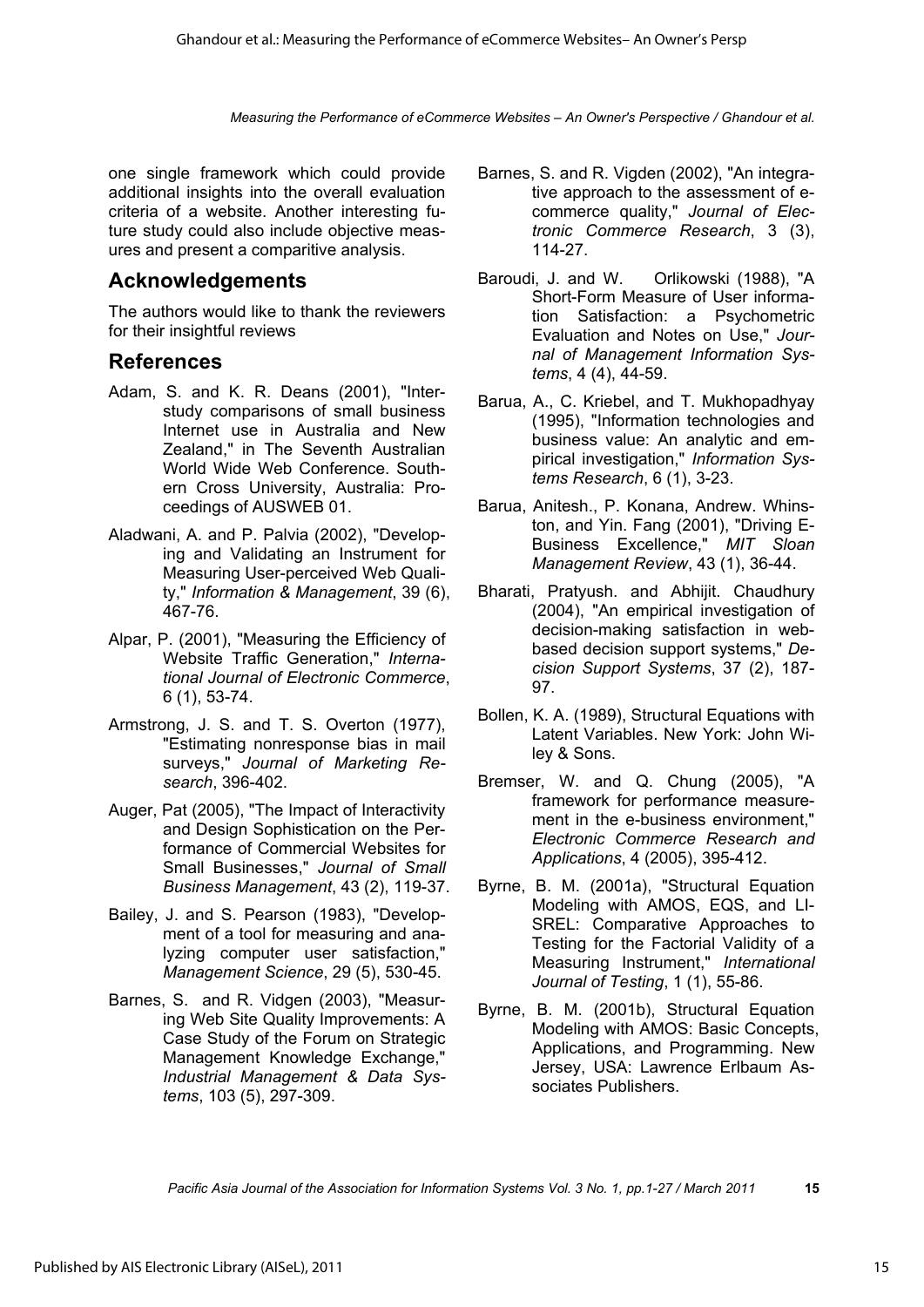- Cenfetelli, R.T. and G. Bassellier (2009), "Interpretation of formative measurement in information systems research," *MIS Quarterly*, 33 (4), 689-707.
- Chen, L., M.L. Gillenson, and D.L. Sherrell (2002), "Enticing online consumers: an extended technology acceptance perspective," *Information & Management*, 39 (8), 705-19.
- Chin, W. (1998a), "Issues and Opinion on Structural Equation Modeling," *Management Information Systems Quarterly*, 22 (1), 7-16.
- Chin, W. (1998b), "The partial least squares approach to structural equation modeling," in Modern methods for business research, G.A. Marcoulides, ed. Mahwah, New Jersey:: Lawrence Erlbaum Associates.
- Churchill, G. A. (1979), "A Paradigm for Developing Better Measures of Marketing Constructs," *Journal of Marketing Research*, 16 (1), 64-73.
- Cohen, J. (1960), "A coefficient of agreement for nominal scales," *Educational and Psych. Measurement*, 20, 37-46.
- Cohen, J., P. Cohen, S. West, and L. Aiken (2003), Applied Multiple Regression/Correlation Analysis for the Behavioral Sciences. Mahwah, NJ: L. Erlbaum Associates
- Couper, M. P. (2000), "Web Surveys," *Public Opinion Quarterly*, 64 (4), 464-94.
- Day, A. (1997), "A Model for Monitoring Website Effectiveness," *Internet Research: Electronic Networking Applications and Policy*, 7 (2), 109-15.
- DeLone, W. and E. McLean (2003), "The De-Lone and McLean Model of Information Systems Success: A Ten-Year Update," *Journal of Management Information Systems*, 19 (4), 9-30.
- DeLone, William H and Ephraim. R McLean (2004), "Measuring e-Commerce Success: Applying the DeLone & McLean Information Systems Success Model,"

*International Journal of Electronic Commerce*, 9 (1), 31-47.

- Dess, G. and R. Robinson (1984), "Measuring Organizational Performance in the Absence of Objective Measures: The Case of the Privately-held Firm and Conglomerate Business Unit," *Strategic Management Journal*, 5(3), 265- 73.
- DeVellis, R. F. (2003), Scale Development. Thousand Oaks, California: Sage Publications
- Diamantopoulos, A. and J.A. Siguaw (2006), "Formative versus reflective indicators in organizational measure development: a comparison and empirical illustration," *British Journal of Management*, 17 (4), 263-82.
- Doll, William. and Gholamreza. Torkzadeh (1988), "The Measurement of End-User Computing Satisfaction " *MIS Quarterly*, 12 (2), 259-74.
- Drèze, X. and F. Zufryden (1997), "Testing Website Design and Promotional Content," *Journal of Advertising Research*, 37 (2), 77-91.
- Epstein, Marc. J. (2004), Implementing E-Commerce Strategies: A Guide to Corporate Success After the Dot.Com Bust (1 ed.). Westerport: Praeger Publishers.
- Fornell, C. and D. F. Larcker (1981), "Evaluating Structural Equation Models with Unobservable Variables and Measurement Error," *Journal of Marketing Research*, 18 (1), 39-50.
- Giaglis, G., R. Paul, and G. Doukidis (1999), "Dynamic Modeling to Assess the Business Value of Electronic Commerce," *International Journal of Electronic Commerce*, 3 (3), 35-52.
- Hahn, J. and R. Kauffman (2001), "Evaluating Website Performance in Internetbased Selling from a Business Value Perspective," in International Confe-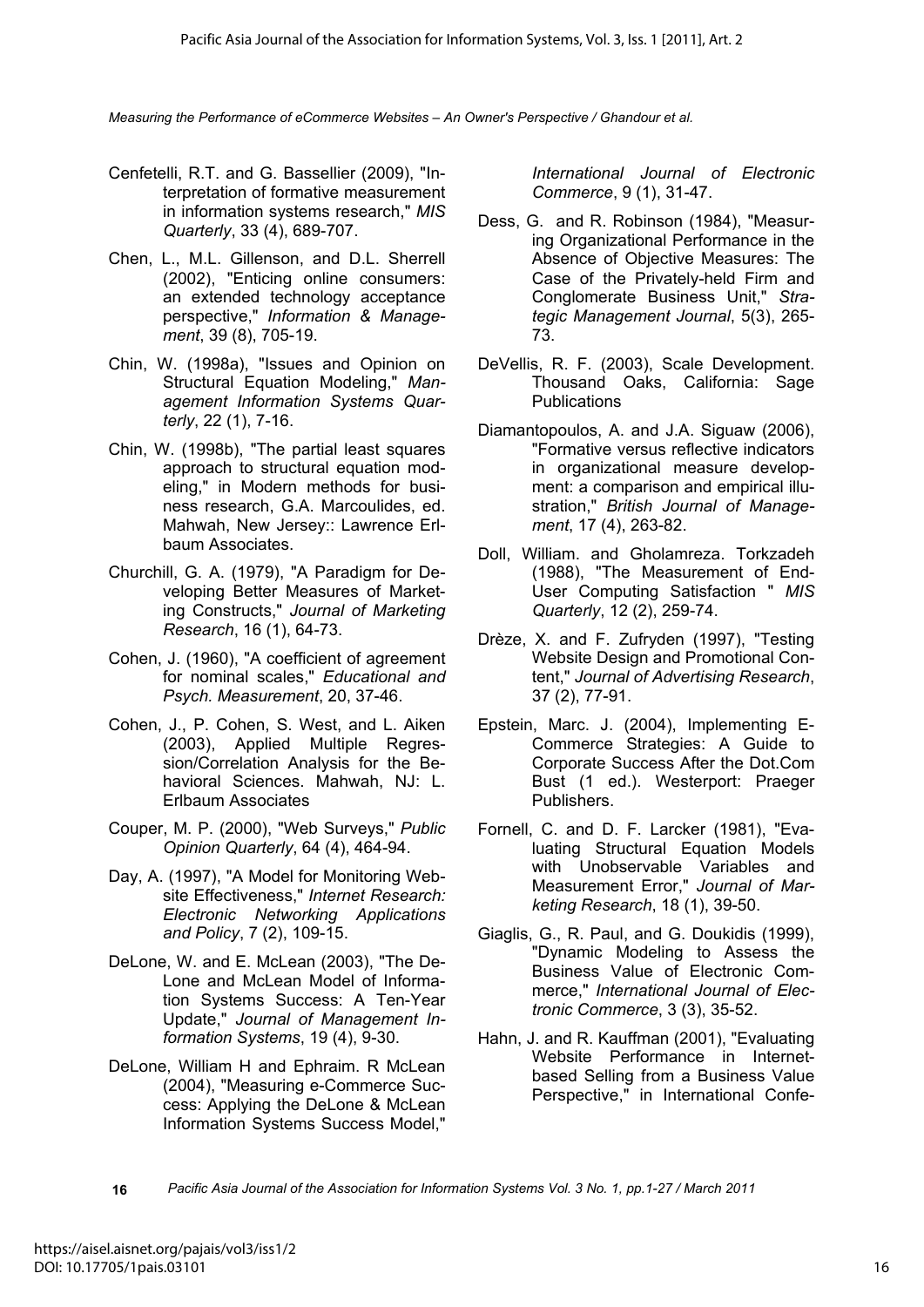rence on Electronic Commerce. Vienna, Austria.

- Hair, J. , R. Anderson, R. Tatham, and W. Black (1998), Multivariate Data Analysis (5th Edition ed.). Upper Saddle River, New Jersey: Prentice-Hall, Inc. .
- Hardin, AM, JC Chang, and MA Fuller (2008), "Formative vs. reflective measurement: comment on Marakas, Johnson, and Clay (2007)," *Journal of the Association for Information Systems*, 9 (9), 519–34.
- Ho, J. (1997), "Evaluating the World Wide Web: A global Study of Commercial Sites," Journal of Computer-Mediated Communication, 3 (1), Available: http://www.ascusc.org/jcmc/vol3/issue 1/ho.html
- Hong, I. (2007), "A survey of Website Success Metrics Used by Internet-Dependent Organizations in Korea," *Internet Research*, 17 (3), 272-90.
- Huizingh, Adriana. Krawczyk, Tammo. Bijmolt, and Janny. Hoekstra (2007), "How Important are Transactional or Informational Functions for Website Success?," in ANZMAC 2007. Dunedin, New Zealand.
- Huizingh, E. (2002), "The Antecedents of Website Performance," *European Journal of Marketing*, 36 (11/12), 1225-47.
- Jonathan, W. Palmer (2002), "Web site usability, design, and performance metrics," *Information Systems Research*, 13 (2), 151.
- Joreskog, K. and D. Sorbom (1993), LISREL 8: Structural Equation Modeling with the SIMPLIS Command Language. Chicago, IL: Scientific Software.
- Katerattanakul, Pairin. and Keng. Siau (1999), "Measuring Information Quality of Websites: Development of An Instrument," in The Twentieth International Conference on Information Systems. Charlotte, NC.
- Kim, S., T. Shaw, and H. Schneider (2003), "Website Design Benchmarking Within Industry Groups," *Internet Research*, 13 (1), 17-26.
- Kline, R. B. (2005), Principles and Practice of Structural Equation Modeling. New York: The Guilford Press.
- Kohavi, R. and R. Parekh (2003), "Ten Supplementary Analyses to Improve Ecommerce Websites," in Proceedings of the Fifth WEBKDD workshop. Washington DC, USA.
- Landis, J. and G. Koch (1977), "The measurement of observer agreement for categorical data," Biometrics, 22 (79- 94).
- Little, R. J. and D. B. Rubin (1989), "The Analysis of Social Science Data with Missing Values," *Sociological Methods and Research*, 18, 292-326.
- Loiacono, Eleanor., Richard. Watson, and Dale. Goodhue (2002), "WebQual: A Measure of Website Quality," in Marketing Theory and Applications, Volume 13, K. Evans and L. Scheer, eds. Vol. 13. Chicago: American Marketing Association.
- Lu, J. (2003), "A Model for Evaluating E-Commerce Based on Cost/Benefit and Customer Satisfaction," *Information Systems Frontiers*, 5 (3), 265-77.
- Marakas, G, RD Johnson, and PF Clay (2008), "Formative vs. Reflective Measurement: A Reply to Hardin, Chang, and Fuller," *Journal of the Association for Information Systems*, 9 (9), 535–43.
- McDonald, H. and S. Adam (2003), "A Comparison of Online and Postal Data Collection Methods in Marketing Research," *Marketing Intelligence & Planning*, 21 (2), 85-95.
- McKinney, Vicki., Kanghyun Yoon, and Fatemeh. Zahedi (2002), "The Measurement of Web-Customer Satisfaction: An Expectation and Disconfirma-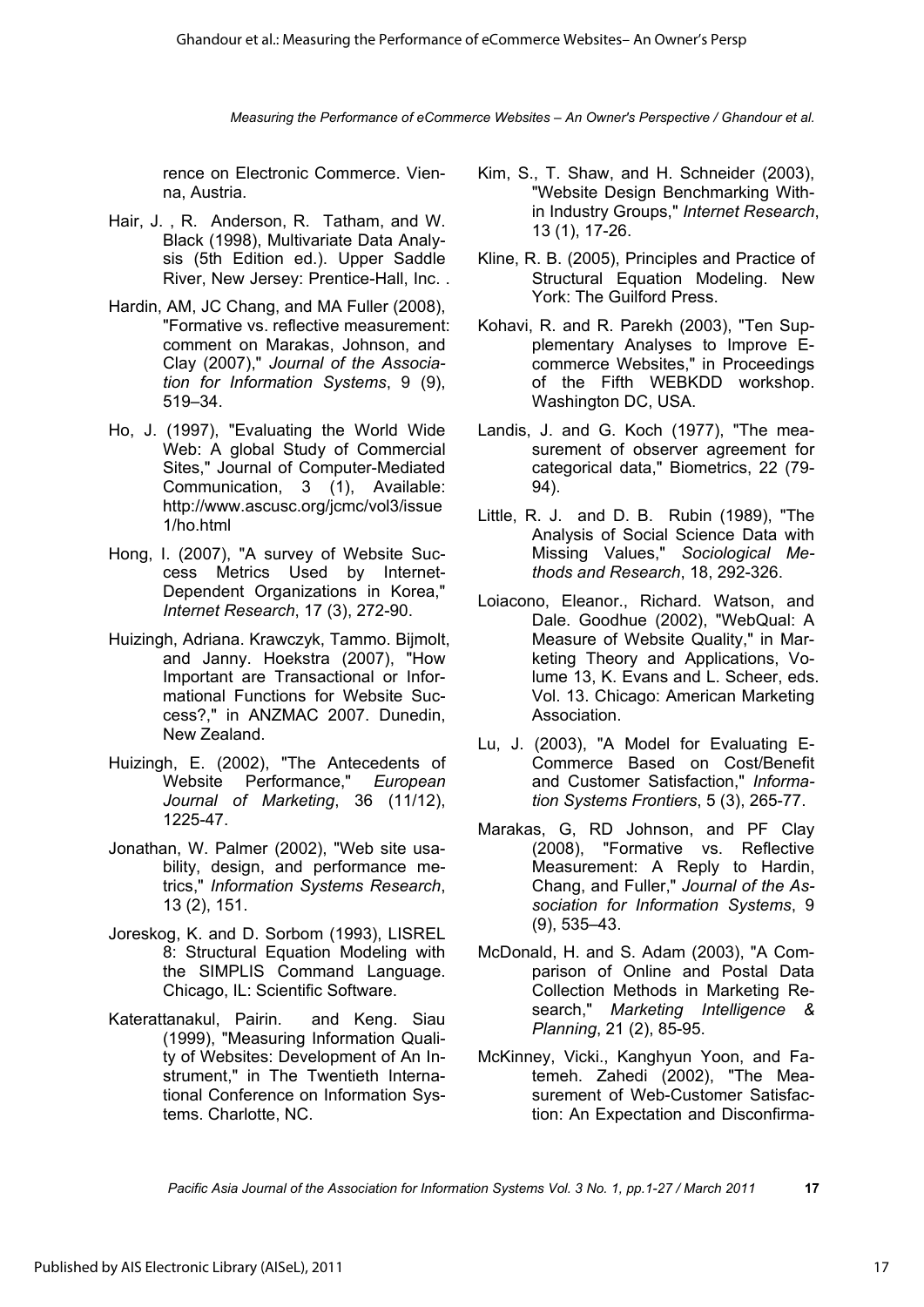tion Approach," *Information Systems Research*, 13 (3), 296-311.

- Mich, L., M. Franch, and L. Gaio (2003), "Evaluating and Designing the Quality of Websites: The 2QCV3Q Metamodel," IEEE Multimedia, 10 (1), 34-43.
- Molla, Alemayehu. and Paul. Licker (2001), "E-Commerce System Success:An Attempt to Extend and Respecify the DeLone and McLean model of Success," *Journal of Electronic Commerce research*, 2 (4), 131-41.
- Muylle, Steve., Rudy. Moenaert, and Marc. Despontin (2004), "The Conceptualization and Empirical Validation of Website User Satisfaction," *Information & Management*, 41 (5), 543-60.
- Newcomb, MD (1994), "Drug use and intimate relationships among women and men: Separating specific from general effects in prospective data using structural equation models," *Journal of Consulting and Clinical Psychology*, 62 (3), 463-76.
- Olsina, L., G. Lafuente, and G. Rossi (2000), "E-Commerce Site Evaluation: A Case Study," in 1st Int'l Conf. Electronic Commerce and Web Technologies (EC-Web 2000). Verlag, Heidelberg, 2000: Springer.
- Olson, J. and K. Boyer (2003), "Factors Influencing the Utilization of Internet Purchasing in Small Organizations," *Journal of Operations Management*, 21 (2), 225-45.
- Palmer, W. (2002), "Website Usability, Design, and Performance Metrics," I*nformation Systems Research*, 13 (2), 151-67.
- Phippen, A., L. Sheppard, and S. Furnell (2004), "A practical evaluation of Web analytics," *Internet research: Electronic Networking Applications and Policy*, 14 (4), 284-93.
- Pujani, V. and Jun. Xu (2005), "E-commerce in Indonesian SMEs: towards a re-

search model of Web site success," in International Conference on Services Systems and Services Management (ICSSSM05) Vol. Volume: 1. China.

- Quaddus, M. and D. Achjari (2005), "A Model for electronic Commerce Success," *Telecommunications Policy*, 29 (2-3), 127-52.
- Saunders, M., P. Lewis, and A. Thornhill (2003), Research Methods for Business Student (3rd edition). London: Pearson Education.
- Schonberg, Edith., Thomas. Cofino, Robert. Hoch, Mark. Podlaseck, and Susan. Spraragen (2000), "Measuring Success," *Communications of AIS*, 43 (8), 53-57.
- Seddon, P. (1997), "A Respecification and Extension of the DeLone and McLean Model of IS Success," *Information Systems Research*, 8(3), 240-53.
- Segars, Albert. and Varun. Grover (1998), "Strategic Information Systems Planning Success: An Investigation of the Construct and its Measurement," *MIS Quarterly*, 22 (2), 139-63.
- Sekaran, Uma. (2003), Research Methods for Business : A Skill-Building Approach. New York: Wiley.
- Sharkey, U., M. Scott, I. Galway, and T. Acton (2007), "The Influence of Quality on the Success of E-Commerce Systems." Galway, Ireland: National University of Ireland.
- Sheehan, K. and S. McMillan (1999), "Response Variation in E-Mail Surveys: An Exploration," *Journal of Advertising Research*, 39 (4), 45-54.
- Spiliopoulou, Myra. (2000), "Web Usage Mining for Website Evaluation," *Communications of the ACM*, 43 (8), 127-34.
- Stockdale, R., Chad. Lin, and Y. Liu (2006), "The Perception of Website Effectiveness by West Australian Small Business Owners in a B2B Context," in Pacific Asia Conference on Informa-
- **18** *Pacific Asia Journal of the Association for Information Systems Vol. 3 No. 1, pp.1-27 / March 2011*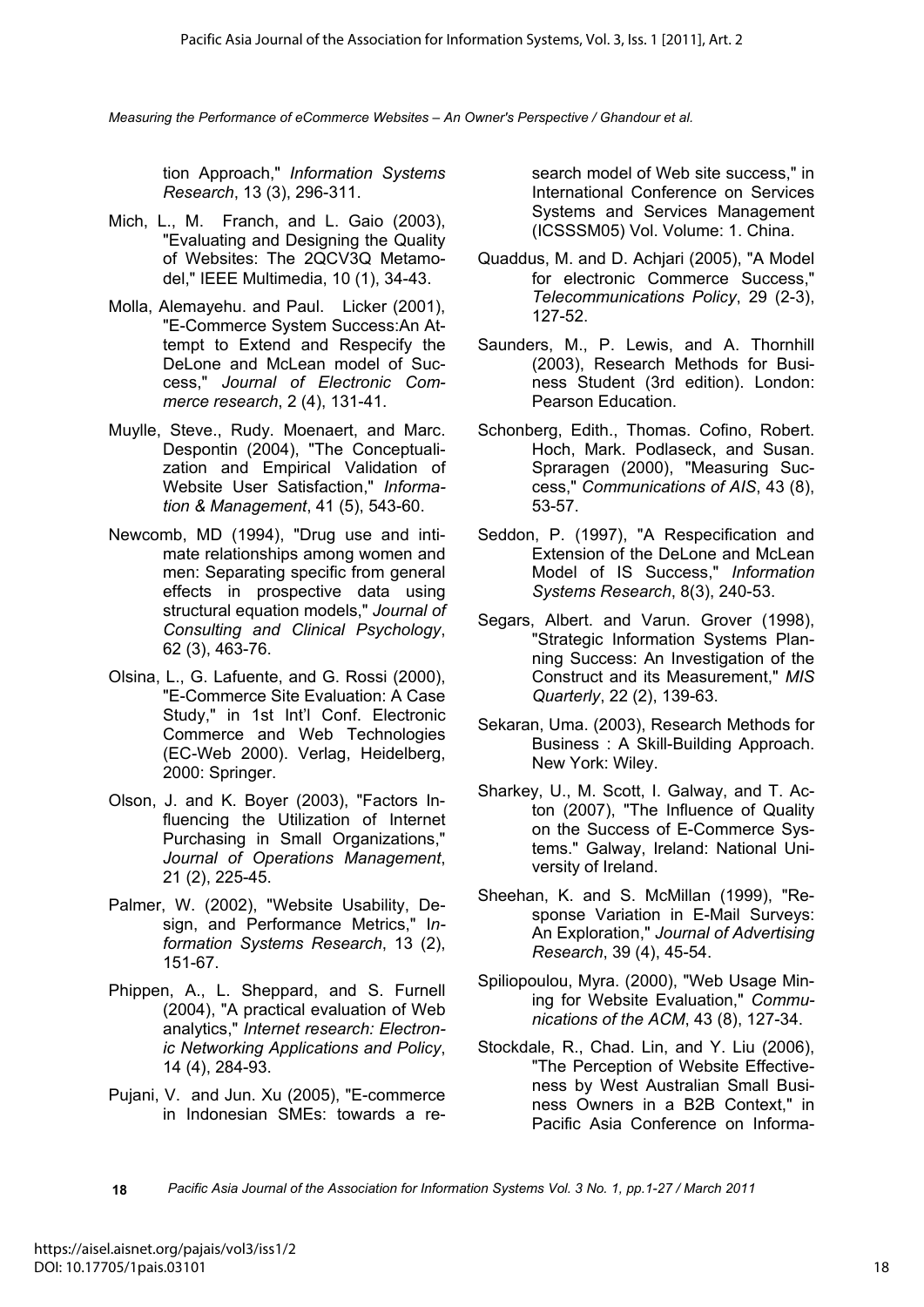tion Systems (PACIS06). KL, Malaysia.

- Straub, Detmar., Donna. Hoffman, Bruce. Weber, and Charles. Steinfield (2002a), "Toward New Metrics for Net-Enhanced Organizations," *Information Systems Research*, 13 (3), 227.
- Straub, Detmar., Donna.. Hoffman, Bruce. Weber, and Charles. Steinfield (2002b), "Measuring E-Commerce in Net-Enabled Organizations: An Introduction to the Special Issue," *Information Systems Research*, 13 (2), 115- 27.
- Tallon, P. and K. Kraemer (2002), "Executives'Perspectives on IT: Unraveling the Link Between Business Strategy, Management Practices and IT Business Value," in America's Conference on Information Systems (ACIS2002). Dallas, TX, USA.
- Teo, Thompson. and Yujun. Pian (2004), "A Model for Web Adoption," *Information & Management*, 41 (4), 457-68.
- Thelwall, M. (2001), "Effective Websites for Small and Medium-Sized Enterprises," *Journal of Small Businesses and Enterprise Development*, 7 (2), 149-59.
- Turban, E. and D. Gehrke (2000), "Determinants of e-commerce website," *Human Systems Management*, 19 (2000), 111-20.
- Udo, Godwin. and Gerald. Marquis (2001), "Factors Affecting E-Commerce Website Effectiveness," *The Journal of Computer Information Systems*, 42 (2), 10-16.
- Venkatraman, N. and V. Ramanujam (1987), "Measurement of Business Economic Performance: An Examination of Method Convergence," *Journal of Management*, 13 (1), 109-22.
- Venkatraman, N. and V. Ramanujam (1986), "Measurement of Business Performance in Strategy Research: A Com-

parison of Approaches," *Academy of Management Review*, 11 (4), 801-14.

- Wade, Michael R. and Saggi Nevo (2005), "Development and Validation of a Perceptual Instrument to Measure E-Commerce Performance.," *International Journal of Electronic Commerce*, 10 (2), 123-46.
- Wang, Y., T. Tang, and J. Tang (2001), "An Instrument for Measuring Customer Satisfaction Toward Websites that Market Digital Products and Services," *Journal of Electronic Commerce Research*, 2 (3), 89-102.
- Webb, H. and L. Webb (2004), "SiteQual:An Integrated Measure of Web Site Quality," *The Journal of Enterprise Information Management*, 17 (6), 430- 40.
- Weischedel, B. and Ekre. Huizingh (2006), "Website Optimization with Web Metrics: a Case Study," in The 8th International Conference on Electronic Commerce. Fredericton, New Brunswick, Canada: ACM Press New York, NY, USA.
- Welling, R. and L. White (2006), "Website Performance Measurement: Promise and Reality," *Managing Service Quality*, 16 (6), 654-70.
- Zhang, P., R. Small, G. Von Dran, and S. Barcellos (1999), "Websites that Satisfy Users: A Theoretical Framework for Web User Interface Design and Evaluation," in The 32nd Annual Hawaii International Conference on System Sciences, HICSS-32. Maui, HI, USA.
- Zhang, P. and G. Von Dran (2002), "User Expectations and Rankings of Quality Factors in Different Website Domains " *International Journal of Electronic Commerce*, 6 (2), 9-33.
- Zhu, K. (2004), "The Complementarity of Information Technology Infrastructure and E-Commerce Capability: A Resource-Based Assessment of Their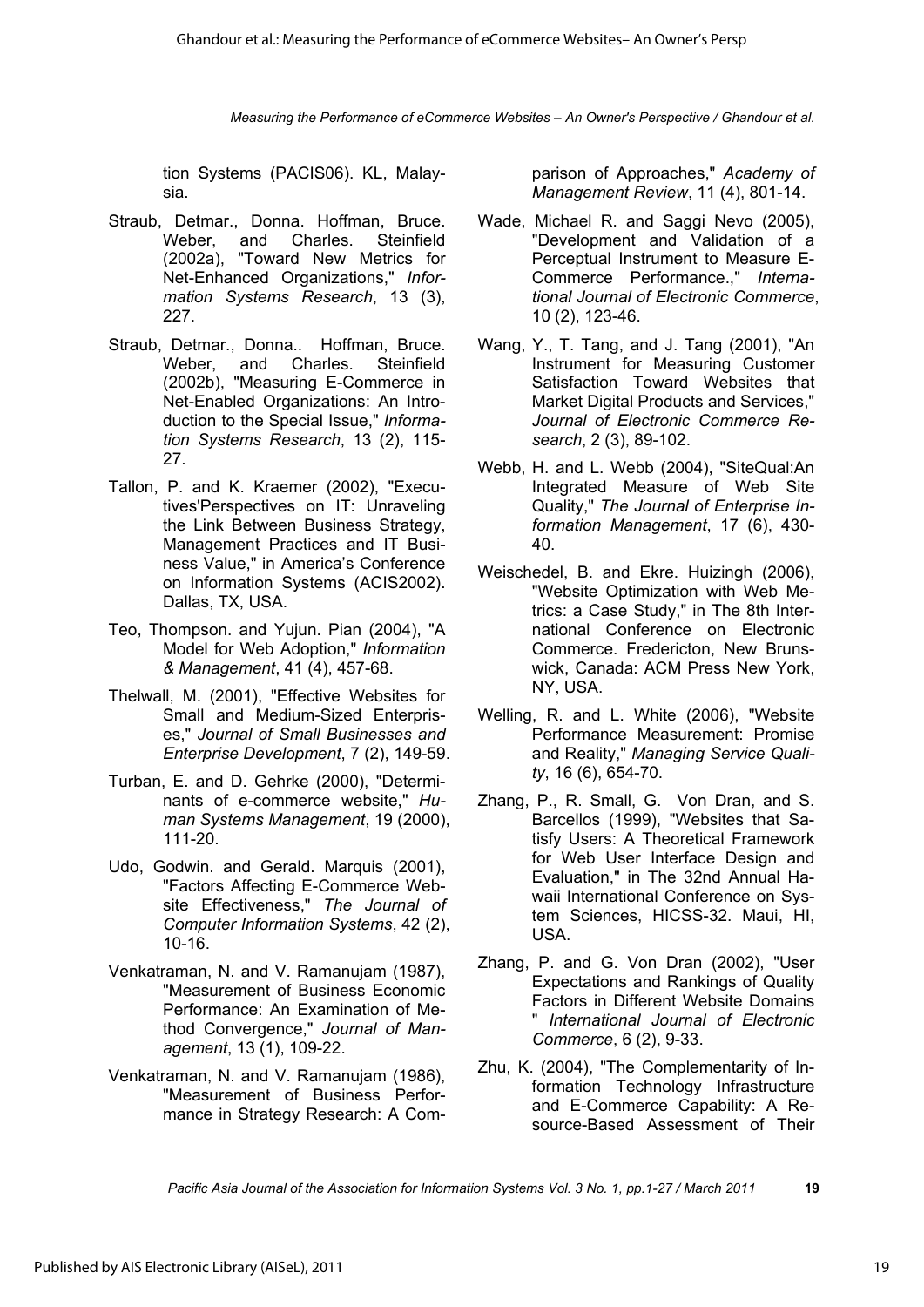Business Value," *Journal of Management Information Systems*, 21 (1), 167-202.

Zhu, K. and K. Kraemer (2003), "e-Commerce Metrics for Net-Enhanced Organizations: Assessing the Value of e-Commerce to Firm Performance in the Manufacturing Sector," *Informa-*

# **About Authors**

**Ahmad Ghandour** Dept. of Information Science, University of Otago, P O Box 56, Dunedin, New Zealand (aghandour@infoscience.otago.ac.nz) completed his BSc in Electronic Engineering at Bath University,UK, a MSc in Management Information Systems at Amman Arab university/Jordan, and a PhD at University of Otago/New Zealand. He has worked in both the public and the private sectors where he was responsible for overseeing and maintaining high profile projects. His primary area of research is assessment of website effectiveness and value.

**George L. Benwell** School of Business, University of Otago, P O Box 56, Dunedin New Zealand, (george.benwell@otago.ac.nz) is Pro-Vice-Chancellor (Commerce) and Dean of the Business School at the University of Otago. After working as a surveyor, consultant and University of Melbourne academic, Professor Benwell joined Otago's Information Science Department as a senior lecturer in 1990. He led the Department from 2001- 2006 and served as the School's Dean of Research. Between 1996 and 1999, he was the University's Academic Director of Research. In 2007, Professor Benwell was appointed Dean of the School.

Professor Benwell's research and teaching are mainly focused on spatial information processing and analysis, and land and health-related information systems. He holds a Bachelor of Surveying from the University of Melbourne, an MPhil from City University, London and a PhD from Melbourne. George has been involved with research in Australia, New Zealand, Peru, Chile, Canada, Fiji, Eng*tion Systems Research*, 13 (3), 275- 95.

Zviran, Moshe., Glezer. Chanan, and Avni. Itay (2006), "User Satisfaction from Commercial Websites: The Effect of Design and Use," *Information & Management*, 43 (2), 157-78.

land, America, Malaysia and Tonga, and has published over 250 research papers and articles.

In 2001, he received the GJ Thornton-Smith Memorial Medal as a distinguished graduate of Melbourne University's School of Engineering Department of Geomatics.

**Kenneth R Deans** Dept. of Marketing, University of Otago, P O Box 56, Dunedin, New Zealand (ken.deans@otago.ac.nz). Originally a scientist, Ken moved to the dark side of the force in the late 70s and is now an Associate Professor and Head of the Department of Marketing within the internationally ranked School of Business at the University of Otago, Dunedin, New Zealand. He lectures undergraduate, postgraduate, MBA and executives in principles of marketing, marketing strategy, Internet marketing and services marketing. His research, in collaboration with overseas researchers has lead to over 70 publications in journals, books and refereed conference proceedings as well as a numerous seminars to businesses and organisations. He is coauthor (Kotler, Brown, Burton, Deans & Armstrong) of the highly successful "Marketing" text. Ken has worked for and with a number of SMEs as well as blue-chip companies such as Scottish & Newcastle and Pilkington. He is past Treasurer and currently President of the Australian & New Zealand Marketing Academy (ANZMAC).

In his spare time he runs an Internet business, enjoys travel, mountain biking, photography, running the odd half or full marathon, swimming and tramping as well as the obligatory post-activity beer, food and wine.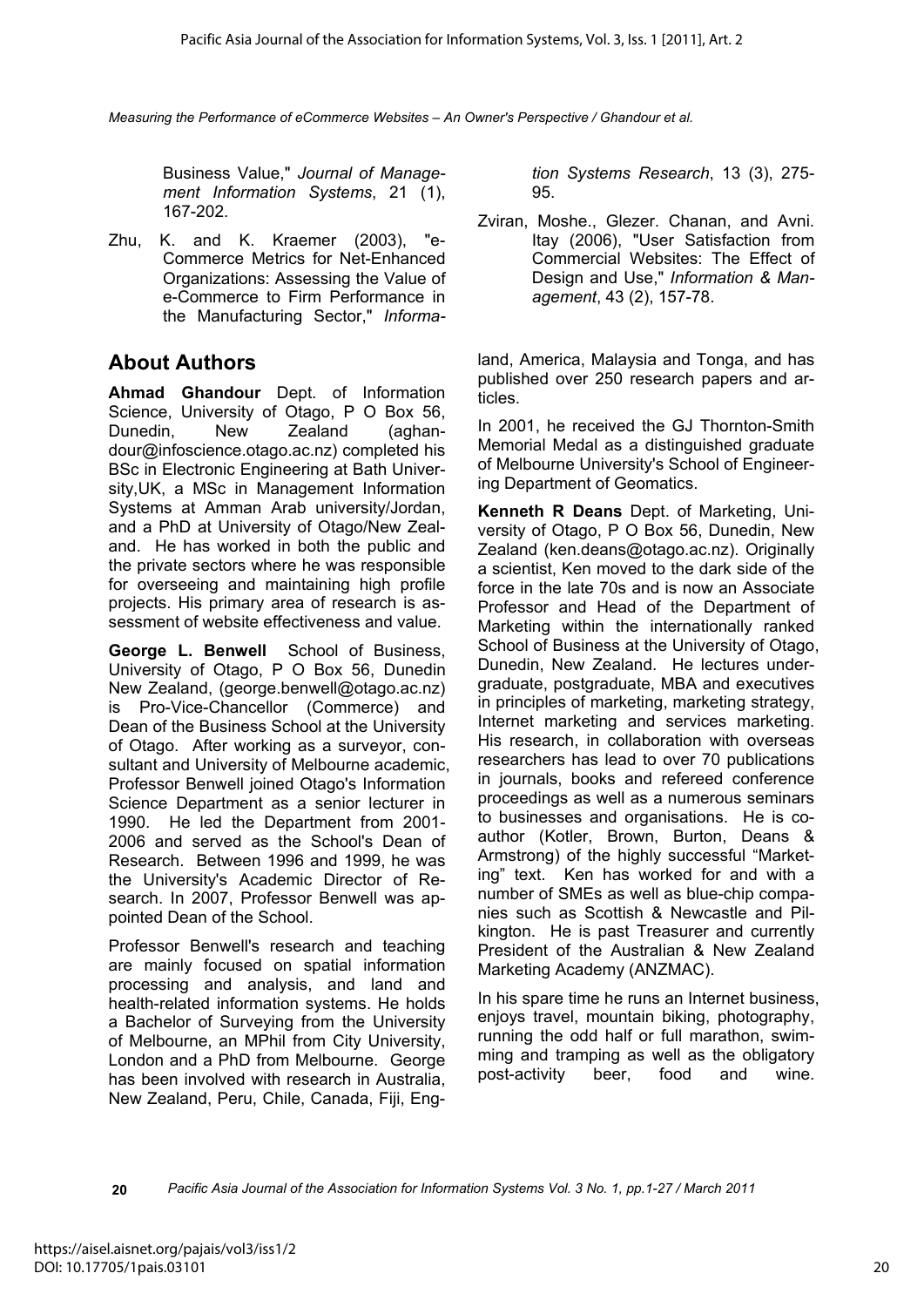| Appendix A: Items from previous research |
|------------------------------------------|
|------------------------------------------|

| <b>Constructs</b>         | <b>Items</b>                                                                                                                                                                                                                                                                                                                                                                                                                                                                                                                                                                                            | Author(s)                   |
|---------------------------|---------------------------------------------------------------------------------------------------------------------------------------------------------------------------------------------------------------------------------------------------------------------------------------------------------------------------------------------------------------------------------------------------------------------------------------------------------------------------------------------------------------------------------------------------------------------------------------------------------|-----------------------------|
|                           | Click-through<br>٠<br>Site search<br>٠<br>Visitors sessions<br>Ξ<br><b>Hits</b><br>٠<br>Pageviews<br>٠<br>Duration time<br>٠<br>Visit depth<br>٠                                                                                                                                                                                                                                                                                                                                                                                                                                                        | Hoffman and<br>Novak (1996) |
| Web usage                 | Revenue<br>٠<br>Conversion rates<br>٠<br>Click through rates<br>٠<br>Clickstream data<br>Look-to-click<br>٠<br>Click-to-basket<br>٠<br>Look-to-buy<br>٠                                                                                                                                                                                                                                                                                                                                                                                                                                                 | Gomory et al<br>(1999)      |
| Traffic                   | Page Hits<br>٠<br>Page Impressions<br><b>Visits</b><br>Viewing times<br>٠<br><b>Unique Visitors</b><br>٠                                                                                                                                                                                                                                                                                                                                                                                                                                                                                                | Alpar (2001)                |
| Performance<br>excellence | <b>Operational measures</b><br>Since beginning of e-business initiative has company enjoyed:<br>Percentage of online revenue<br>٠<br>Percentage of production good procured online<br>٠<br>Percentage of new customers acquired online<br>٠<br>Percentage of existing customers doing business online<br>٠<br>Percentage of service request resolved online<br><b>Financial Measures:</b><br>A significantly more revenue per employee?<br>٠<br>A significantly higher gross profit margin?<br>٠<br>A significantly higher return on assets?<br>٠<br>A significantly greater return on investment?<br>٠ | Barua et al<br>(2001)       |
| Website<br>effectiveness  | Attracting visitors to the website<br>٠<br>Making the site interesting enough that visitors stay and explore<br>٠<br>Convincing visitors to follow the site's links to obtain information<br>٠<br>Creating an impression consistent with the organisation's de-<br>٠<br>sired image<br>Reinforcing positive images that the visitor might already have<br>٠<br>about the organisation.                                                                                                                                                                                                                  | Udo and Mar-<br>quis (2001) |
| <b>Website Visit</b>      | The frequency of using a website<br>٠<br>The approximate number of times the user uses a website in a<br>given time period                                                                                                                                                                                                                                                                                                                                                                                                                                                                              | Chen et al<br>(2002)        |
| Website<br>Performance    | <b>Managerial Satisfaction</b><br>٠<br>Web sales<br>Number of visitors<br>٠                                                                                                                                                                                                                                                                                                                                                                                                                                                                                                                             | Huizingh (2002)             |
| Performance               | Return on asset<br>٠<br>Net income<br>Revenue<br>cash flow<br>Operating cash flow<br>Firm survival                                                                                                                                                                                                                                                                                                                                                                                                                                                                                                      | Goldfarb (2002)             |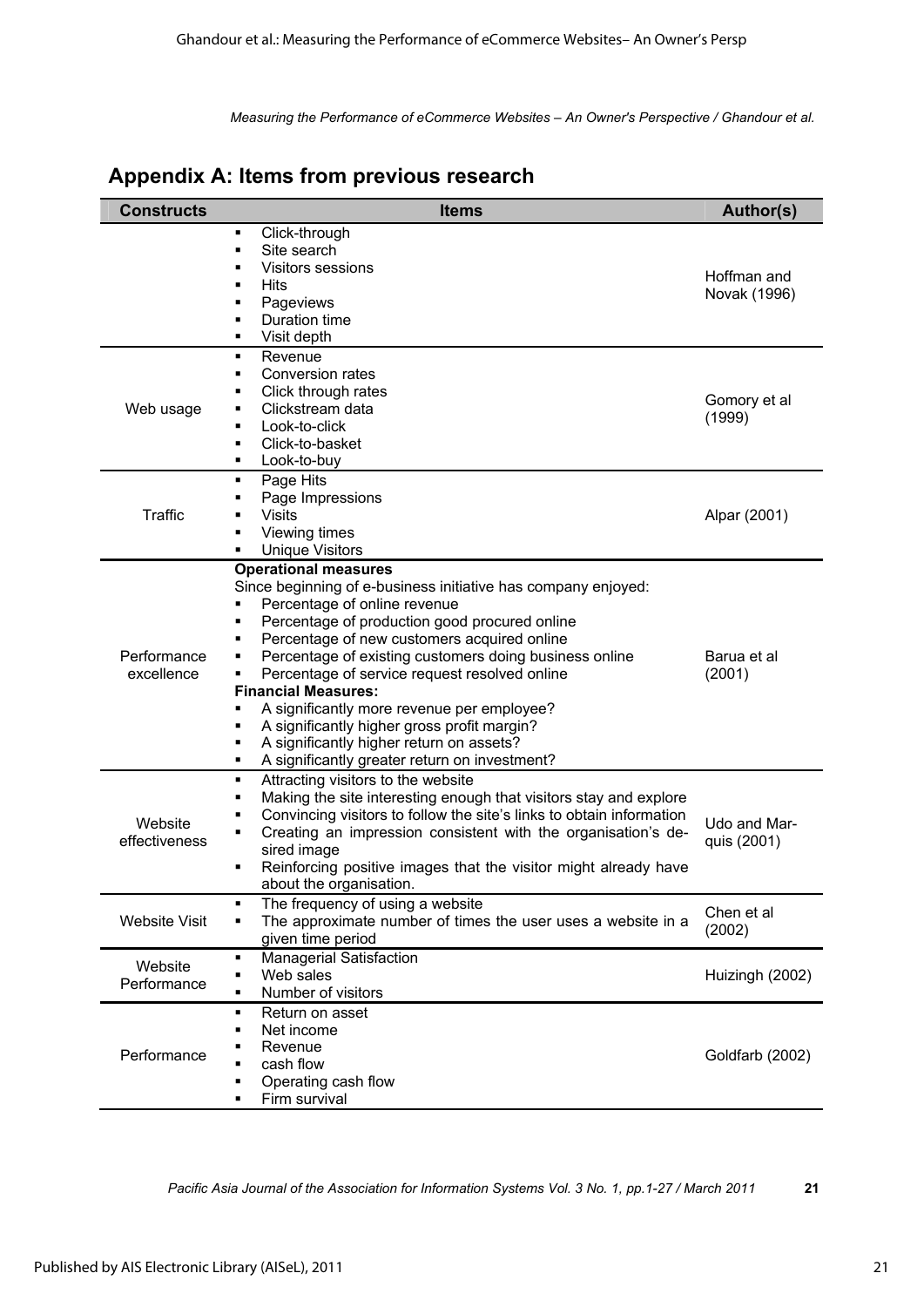| Organisational<br>performance       | small organisations performance from customers' perspective<br>Internet improvement<br>Cost performance<br>٠<br>Purchasing efficiency that can be used to test organisational<br>٠<br>performance                                                                                                                                                                                                                                                                                         | Olson and<br>Boyer (2003)    |
|-------------------------------------|-------------------------------------------------------------------------------------------------------------------------------------------------------------------------------------------------------------------------------------------------------------------------------------------------------------------------------------------------------------------------------------------------------------------------------------------------------------------------------------------|------------------------------|
|                                     | <b>Company Satisfaction</b><br>٠                                                                                                                                                                                                                                                                                                                                                                                                                                                          | Lu (2003)                    |
| <b>Core Benefit</b>                 | Access to a greater customer base<br>٠<br>Broadening market reach<br>٠<br>Lowering of entry barrier to new markets and cost of acquiring<br>٠<br>new customers<br>Alternative communication channel to customers<br>٠<br>Increasing services to customers<br>٠<br>Enhancing perceived company image<br>٠<br>Gaining competitive advantages<br>٠<br>Potential for increasing customer knowledge<br>٠                                                                                       | Lu (2003)                    |
| <b>Business</b><br>benefit          | Since we built our e-commerce site, our financial performance<br>٠<br>has been outstanding<br>Since we built our e-commerce site, our financial performance<br>٠<br>has exceeded our competitors'<br>Since we built our e-commerce site, our sales growth has been<br>٠<br>outstanding<br>Since we built our e-commerce site, we have been more profit-<br>٠<br>able than our competitors<br>Since we built our e-commerce site, our sales growth has ex-<br>٠<br>ceeded our competitors' | Zhuang and<br>Lederer (2003) |
| Firm<br>performance                 | Revenue per employee<br>٠<br>Profit margin<br>٠<br>Cost of goods sold<br>٠<br>Inventory turnover<br>٠                                                                                                                                                                                                                                                                                                                                                                                     | Zhu and<br>Kraemer (2003)    |
| Web<br>operational<br>effectiveness | Unique visitors: how many unique visit your company's Website<br>٠<br>per day.<br>Repeat visits: approximately what % of your company's Web-<br>٠<br>site visitors during a week are repeat visitors?<br>Average time spent per visit: on average, how much does a<br>٠<br>visitor spend during a visit to your company's Website?<br>Visitor to purchaser ratio: approximately what % of the visitors<br>٠<br>to your company's Website actually purchase products online                | Lii et al (2004)             |
| <b>Net Benefit</b>                  | Global reach<br>٠<br>Customer loyalty<br>٠<br><b>Stickiness</b><br>٠<br><b>Brand awareness</b><br>٠<br>Customer responsiveness<br>٠<br>Market responsiveness<br>٠<br><b>Customer acquisition</b><br>٠<br><b>Customer retention</b><br>٠<br>Click-to-buy ratio<br>٠                                                                                                                                                                                                                        | DeLone and<br>McLean (2004)  |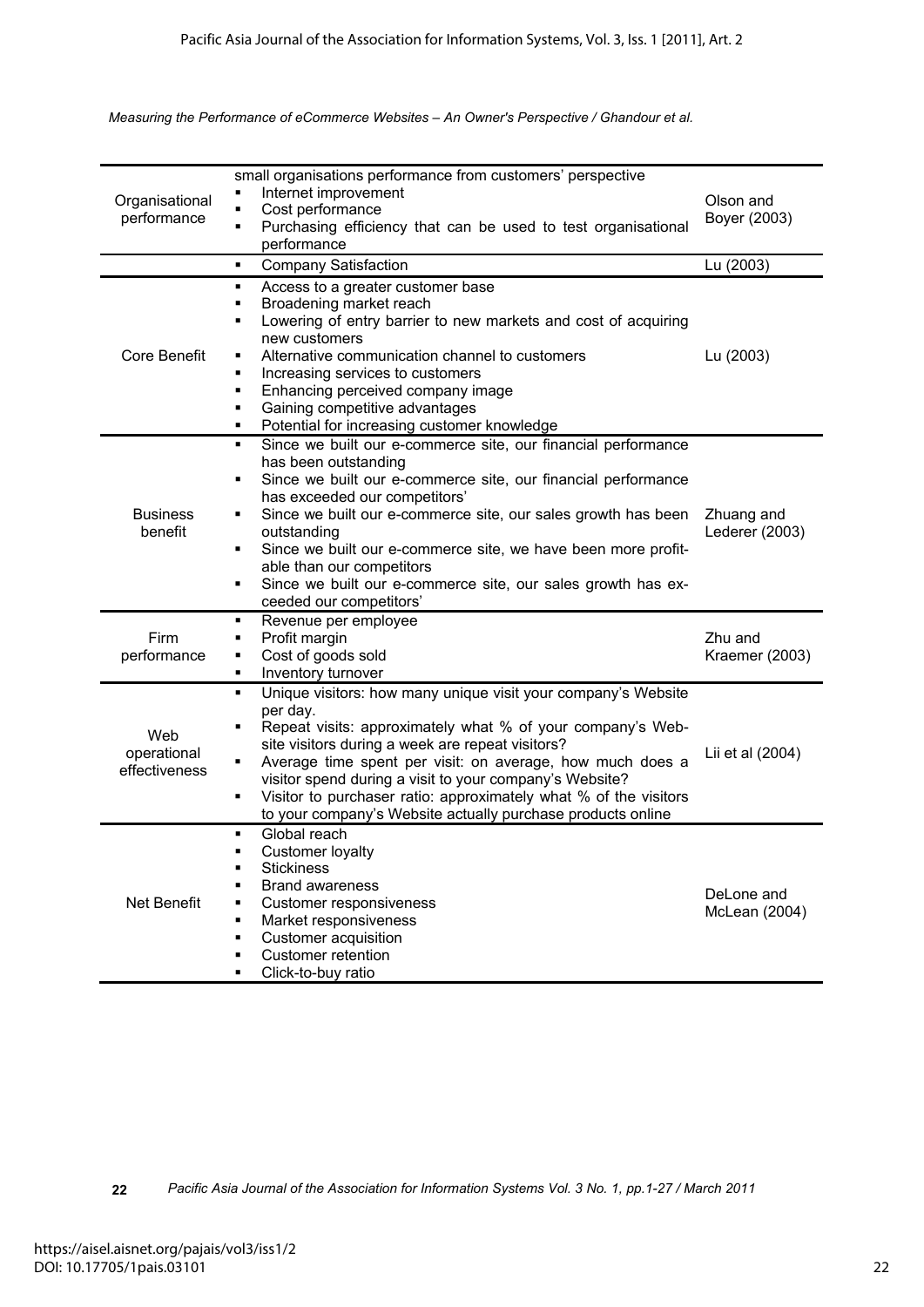| E-Commerce<br><b>Success</b>           | <b>Output</b><br>Website hits<br>\$ value of activities completed through e-commerce sites<br>\$ saved in data handling<br>٠<br># of new customers gained through e-commerce<br>٠<br># of new customers in other channels informed through website<br>٠<br># of customized and personalised products and services lines<br>٠<br>being introduced<br>Revenues generated through e-commerce initiative<br>٠<br><b>Outcomes</b><br><b>ROI</b><br>Stock price<br>п<br>Sales<br>٠<br>Market share<br>٠ | Epstien (2004)                |
|----------------------------------------|---------------------------------------------------------------------------------------------------------------------------------------------------------------------------------------------------------------------------------------------------------------------------------------------------------------------------------------------------------------------------------------------------------------------------------------------------------------------------------------------------|-------------------------------|
| Website<br>Effectiveness               | Revenue<br>٠<br><b>Bookings</b><br>٠<br>Inquiries<br>٠<br>Awareness<br>Page views<br>٠<br><b>Visits</b><br>٠<br><b>Hits</b><br>٠                                                                                                                                                                                                                                                                                                                                                                  | Scharl et al<br>(2004)        |
| E-Commerce<br>success                  | Meeting the organisation's goal.<br>٠<br>Extent of competitive advantage due to e-commerce<br>٠<br>Conversion rate<br>Number of visitors<br>٠<br>The length of time visitors remain on a site (stickiness)<br>٠<br>Page view<br>٠                                                                                                                                                                                                                                                                 | Quaddus and<br>Achjari (2005) |
| Overall<br>Performance                 | Sales generated from the site<br>٠<br>Sales growth due to the site<br>٠<br>Profit from the site<br>٠<br>Return on investment of the site<br>٠<br>Market development due to the site<br>٠<br>Cost reduction due to the site<br>٠<br>Customer service enhancement due to the site<br>٠<br>Image enhancement due to the site<br>٠                                                                                                                                                                    | Auger (2005)                  |
| C-suite<br>Performance<br>Measurements | Financial strength<br>٠<br>Strategy focus<br>٠<br>Customer value proposition<br>٠<br>Key processes<br>٠<br>Knowledge focus<br>Stakeholder perspective<br><b>Business model</b><br>٠<br>Risk and volnerability<br>٠                                                                                                                                                                                                                                                                                | Bremser and<br>Chung (2005)   |
| Website use                            | Receiving online orders<br>٠<br>Receiving online payments<br>٠<br>Providing discussion groups<br>٠<br>Conducting online orders to suppliers<br>٠<br>Conducting online payments to suppliers<br>٠<br>Conducting business collaborations<br>٠                                                                                                                                                                                                                                                       | Pujani and Xu<br>(2005)       |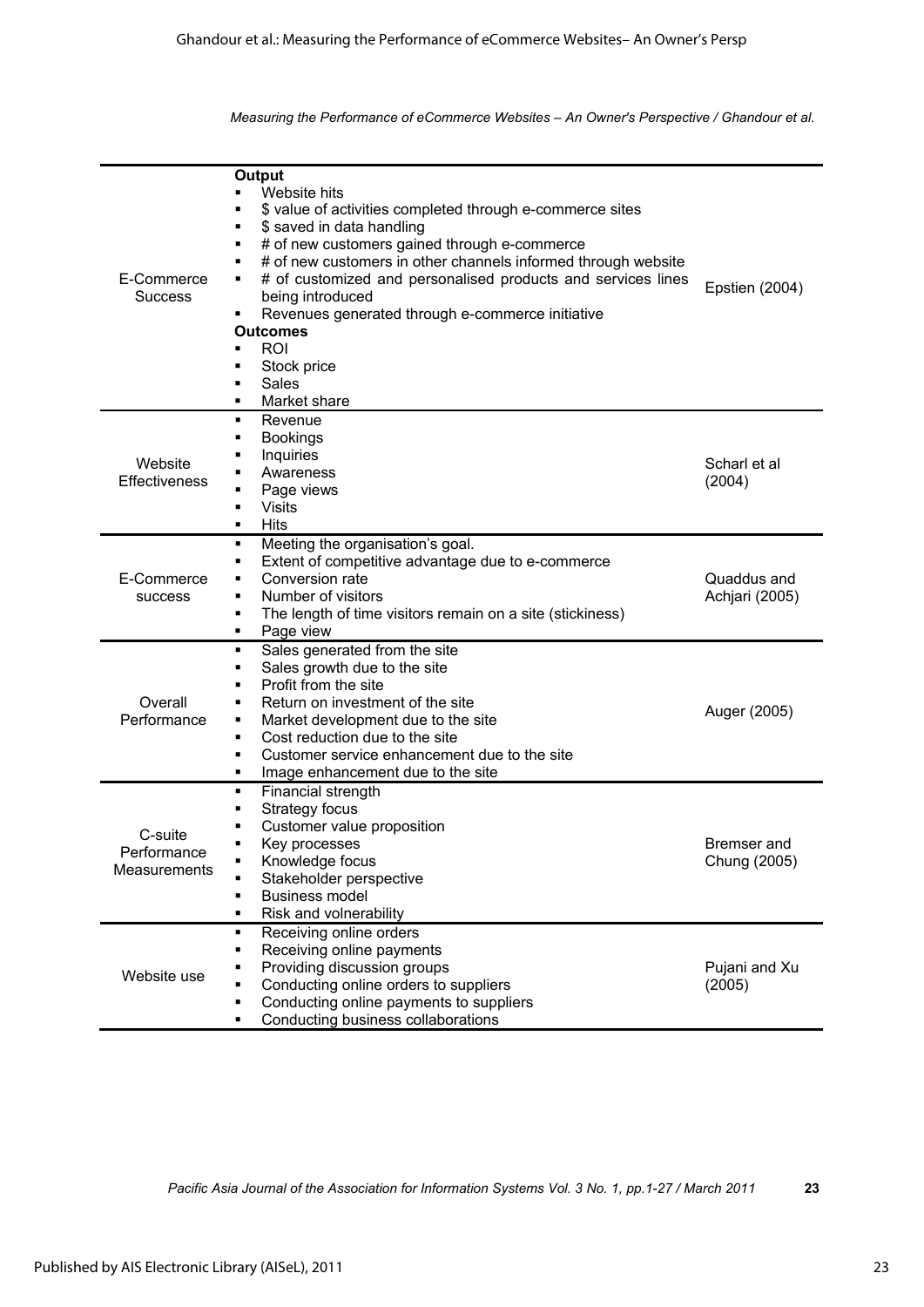| Organisational<br>benefits | Increase of market share<br>٠<br>Increase of sales<br>٠<br>Increase of profit<br>٠<br>Increase of return on investment<br>٠<br>Extend to global market<br>٠<br>Increased of number of customers<br>٠<br>Increase of after sales services<br>٠<br>Increase of customer loyalty<br>٠<br>Reduce of promotion cost<br>٠<br>Reduce of communication costs<br>٠<br>Reduce of R&D costs<br>٠<br>Increase of business speeds<br>٠<br>Enable to meet user needs<br>٠<br>Increase of company's image<br>٠                                                                                                                                                                                                                                                                                                                                                                                                                                                                                 | Pujani and Xu<br>(2005)  |
|----------------------------|---------------------------------------------------------------------------------------------------------------------------------------------------------------------------------------------------------------------------------------------------------------------------------------------------------------------------------------------------------------------------------------------------------------------------------------------------------------------------------------------------------------------------------------------------------------------------------------------------------------------------------------------------------------------------------------------------------------------------------------------------------------------------------------------------------------------------------------------------------------------------------------------------------------------------------------------------------------------------------|--------------------------|
| Website<br>success         | Extent to which the Website has strengthened our competitive<br>٠<br>position<br>Number of customers who visit the Website<br>Online sales<br>٠<br>Website ranking in search engines<br>٠<br>Overall performance of the Website<br>٠                                                                                                                                                                                                                                                                                                                                                                                                                                                                                                                                                                                                                                                                                                                                            | Huizingh et al<br>(2007) |
| Website<br>strategy        | Future plans for eCommerce<br>٠<br>Purpose and reason for website<br>٠<br>Success of the website<br>٠                                                                                                                                                                                                                                                                                                                                                                                                                                                                                                                                                                                                                                                                                                                                                                                                                                                                           | Fisher (2007)            |
| website<br><b>SUCCESS</b>  | The benefits that a Website brings to an organisation due to the use<br>of Web metrics:<br>Help augment Website value<br>٠<br>Improved marketing effectiveness<br>٠<br>Improved customer support/services<br>٠<br>Enabled early diagnosis of Web server problems<br>٠<br>Increased sales/profits<br>٠<br>Created an edge over competitors<br>٠<br>Metrics used are:<br>٠<br>Visits (one visit is made when a user visits a site and access a<br>٠<br>series of pages)<br>Page views (indicates the total number of HTML documents<br>٠<br>accessed by visitors on a site. One page view occurs when a<br>visitor views a Web page during his or her visit)<br>Best page (a metric that help identify pages to which users<br>show high level of interest)<br>Page duration (refers to the length of time, usually measured in<br>seconds, for which a visitor stays in each page, as he or she<br>navigates through the Website)<br>Navigation paths<br>٠<br>Entry/exit IP<br>٠ | Hong (2007)              |
| Firm<br>performance        | Increased sales<br>٠<br>Increased Gross profit<br>Increased net profit to operational expenses ratio<br>Increase current assets turnover<br>٠                                                                                                                                                                                                                                                                                                                                                                                                                                                                                                                                                                                                                                                                                                                                                                                                                                   | Tang and<br>Huang (2008) |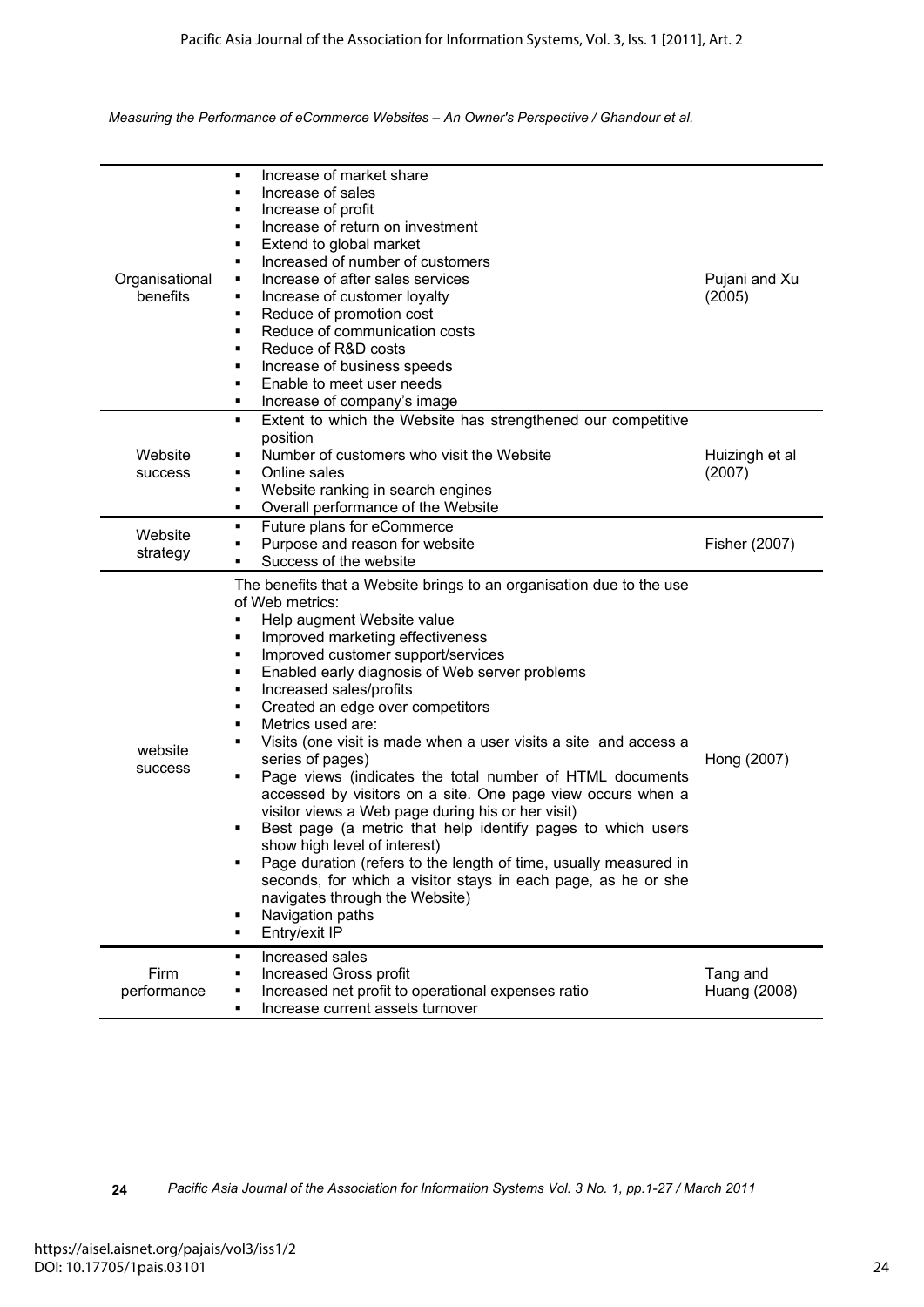## **Appendix B**  *eCommerce website performance online survey*

### **Section 1: Background Information**

**I respond to this survey with regard to our Website: http://www.cottonsoft.co.nz/**

#### **Our company is: (Please circle)**

- 1. Sole proprietor
- 2. Partnership
- 3. Incorporated company

#### **Our customers are: (Please circle)**

- 1. Individual consumers
- 2. Businesses or companies
- 3. Both customers and companies

### **The percentage of our online business sales is:\_\_\_\_\_\_\_\_\_\_, the rest is offline sales**

#### **The number of employee at our company: (Please tick)**

No employee <5 >5<19 >19

**Our company is \_\_\_\_\_\_\_\_years/months old** 

**Our Website has been active for\_\_\_\_\_\_\_\_years/months** 

**I have been involved in the development of our Website:**  Yes No

#### **Our company connects to the internet via:**

- 1. Dial up
- 2. Broadband
- 3. other

#### **My position within the company is:**

#### **The goal(s) of our Website is:**

- To inform
- To provide information
- To market
- To raise awareness
- To create demand
- To sell product
- Don't know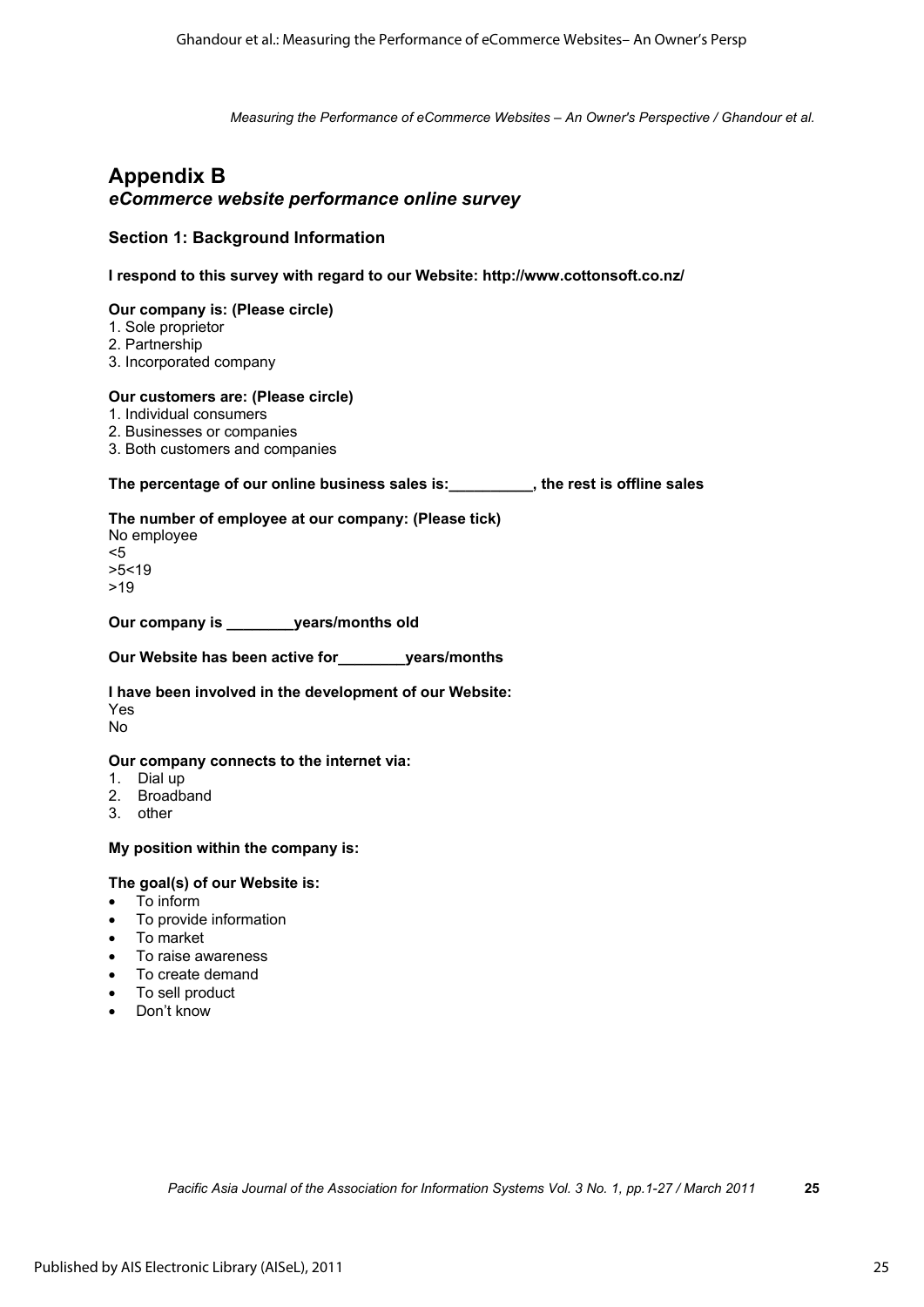### **Section 2: Website Usages (Metrics)**

Please indicate the importance on the left and the performance of your Website on the right against the following metrics: Please note that explanation is provided for those with blue color by clicking the link by the mouse.

| Importance of Metric |                                                  |   |                         |                                           | <b>Website Metrics</b>                     | Performance |                |   |                         |   |  |  |
|----------------------|--------------------------------------------------|---|-------------------------|-------------------------------------------|--------------------------------------------|-------------|----------------|---|-------------------------|---|--|--|
| Not                  | <b>Neutral</b><br>Very<br>Important<br>Important |   |                         | Not Applicable<br>Better than<br>Expected |                                            |             |                |   |                         |   |  |  |
| 1                    | $\overline{2}$                                   | 3 | 4                       | 5                                         | Number of visitors                         | 1           | $\overline{2}$ | 3 | 4                       | 5 |  |  |
| 1                    | $\overline{2}$                                   | 3 | $\overline{\mathbf{4}}$ | 5                                         | Repeat visitors                            | 1           | $\overline{2}$ | 3 | 4                       | 5 |  |  |
| 1                    | $\overline{2}$                                   | 3 | $\overline{\mathbf{4}}$ | 5                                         | Visitor to customer conversion             | 1           | $\overline{2}$ | 3 | 4                       | 5 |  |  |
| 1                    | $\overline{2}$                                   | 3 | $\overline{\mathbf{4}}$ | 5                                         | Website relevance <sup>1</sup>             | 1           | $\overline{2}$ | 3 | 4                       | 5 |  |  |
| 1                    | $\overline{2}$                                   | 3 | 4                       | 5                                         | Website stickiness <sup>2</sup>            | 1           | $\overline{2}$ | 3 | 4                       | 5 |  |  |
| 1                    | $\overline{2}$                                   | 3 | 4                       | 5                                         | Navigation behaviour tracking <sup>3</sup> | 1           | $\overline{2}$ | 3 | 4                       | 5 |  |  |
| 1                    | $\overline{2}$                                   | 3 | $\overline{4}$          | 5                                         | Customer profile <sup>4</sup>              | 1           | $\overline{2}$ | 3 | 4                       | 5 |  |  |
| 1                    | $\overline{2}$                                   | 3 | $\overline{\mathbf{4}}$ | 5                                         | Customer profile <sup>5</sup>              | 1           | $\overline{2}$ | 3 | $\overline{\mathbf{4}}$ | 5 |  |  |
| 1                    | $\overline{2}$                                   | 3 | $\overline{4}$          | 5                                         | User environment <sup>6</sup>              | 1           | $\overline{2}$ | 3 | 4                       | 5 |  |  |
| 1                    | $\overline{2}$                                   | 3 | 4                       | 5                                         | Referring Website <sup>7</sup>             | 1           | $\overline{2}$ | 3 | 4                       | 5 |  |  |
| 1                    | $\overline{2}$                                   | 3 | $\overline{4}$          | 5                                         | Reach <sup>8</sup>                         | 1           | $\overline{2}$ | 3 | 4                       | 5 |  |  |
| 1                    | $\overline{2}$                                   | 3 | $\overline{4}$          | 5                                         | bounce rate <sup>9</sup>                   | 1           | 2              | 3 | 4                       | 5 |  |  |

Additional comments or metric(s):

<sup>1.</sup> Relevance is how much of the Website is relevant to the visitor. This is measured Relevance is how much of the Website is relevant to the visitor. This is measured by pageviews. *Your Website performs well if all pages have been viewed by all visitors to your Website.* 

<sup>2</sup>. Stickiness is the effectiveness of the content in holding the visitor's attention i.e. visitors are finding what they expect to find as soon as they arrive on the Website. This is measured by the time duration visitors spent on the Website: *Your Website performs well if visitors spend time on the Website more than the average time needed for a customer to make a purchase.* 

*3.* The ability to track the path that visitors take through your Website. *Your Website performs well if the majority of visitors follow an orderly and logical path through your Website.* 

*4.* This is measured by the demography of the visitors. *Your Website performs well if the visitors to your Website match the profile of your customers.* 

*5.* This is measured by the demography of the visitors. *Your Website performs well if the visitors to your Website match the profile of your customers.* 

 $6.$  The Website is performing well if the Website is compatible with the users environment e.g. browsers, operating systems and keywords

Number of visitors acquired through other Website/search engine

8. Number of visitors acquired through marketing campaign, loyalty scheme(s), discounts sales, etc. 9. Number of visitors that, upon arriving at our Website, immediately leave.